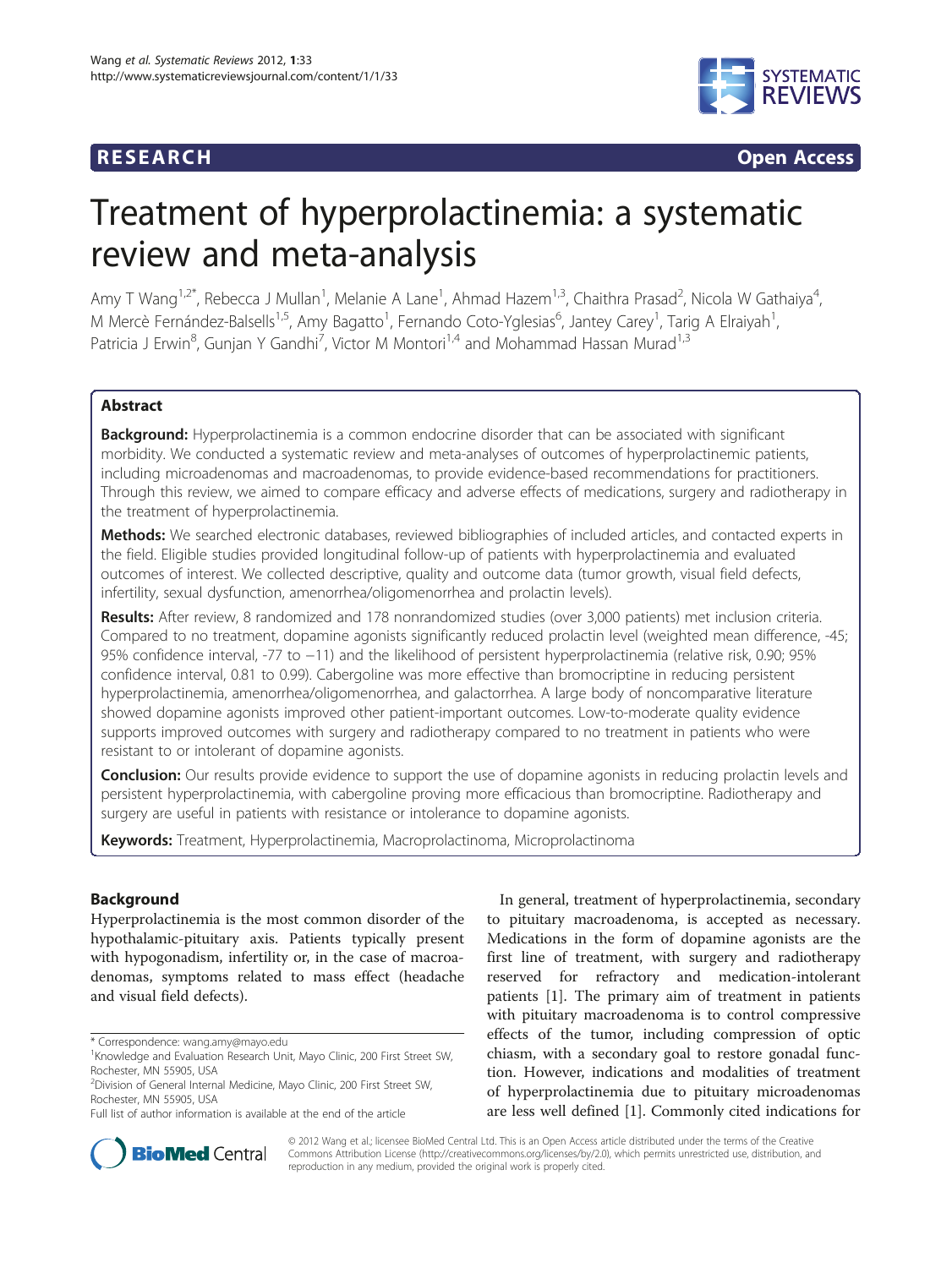treatment of microprolactinomas include infertility, hypogonadism, prevention of bone loss and bothersome galactorrhea [[1,2\]](#page-6-0). Treatment with dopamine agonists can restore normal prolactin levels and gonadal function. Dopamine agonists have been associated with various adverse effects including nausea, vomiting, psychosis and dyskinesia. However, the choice of which dopamine agonist is most efficacious and produces the least adverse effects is unclear.

To provide evidence-based recommendations to practicing clinicians facing these common therapeutic dilemmas, we conducted a systematic review and metaanalyses of the literature to evaluate outcomes and adverse effects with medications, surgery and radiotherapy in hyperprolactinemic patients. Outcomes of interest include prolactin levels, tumor size, and persistent hyperprolactinemia and patient-important outcomes, including visual disturbances, fertility, sexual dysfunction and galactorrhea,

# Methods

The results are reported according to the PRISMA statement (Preferred reporting items for systematic reviews and meta-analyses) [\[3\]](#page-6-0). We used the relevant components of the Ottawa-Newcastle tool (whether cohorts represent clinical practice, blinding of outcome assessment, analysis adjustment for confounders, and adequacy of follow-up) [[4\]](#page-6-0) and the Cochrane risk of bias tool (extent of blinding, allocation concealment, and funding) to evaluate the quality of observational and randomized trials, respectively. Summary judgments about the quality of evidence for each outcome followed the GRADE (Grading of Recommendations Assessment, Development, and Evaluation) framework (Additional file [1:](#page-5-0) Tables 2–4) [[5\]](#page-6-0).

# Study eligibility

Eligible studies provided longitudinal follow-up data of cohorts of patients with hyperprolactinemia, that is, observational cohort studies or randomized controlled trials (RCTs). The outcomes of interest were tumor size, visual field defects, prolactin levels, galactorrhea, infertility, hypogonadism (amenorrhea/oligomenorrhea and low libido for premenopausal women, low libido or erectile dysfunction for men), bone density loss and fragility fracture rates, quality of life, and treatment adverse effects. We assumed author reports of "irregular menses" to mean amenorrhea or oligomenorrhea unless otherwise specified. We included studies with follow-up duration of at least six months and studies of at least 10 subjects. We did not impose any language restrictions.

#### Search strategy

We sought articles addressing hyperprolactinemia or prolactin-secreting tumors that were treated by dopamine agonists, surgery or radiotherapy, which focused on outcomes from those treatments. The search concepts of hyperprolactinemia, outcomes of interest (specific sequelae of amenorrhea/oligomenorrhea, sexual dysfunction, vision disorders, cranial nerve disorders and bone disorders), treatments and study design (observational longitudinal studies or RCTs) were represented in the search strategy using database-specific controlled vocabulary. We searched in Ovid MEDLINE, Ovid EMBASE and the Ovid Cochrane Library, ISI Web of Science and Scopus from inception through September 2009. The search was updated on 15 December 2011. The complete search strategy was done with the help of an experienced research librarian and is available in the Additional file [1:](#page-5-0) Appendix.

# Study selection

Study selection and data extraction procedures were conducted by pairs of reviewers working independently until adequate agreement (kappa  $\geq$  0.90) was obtained; then the process was conducted by single reviewers. First, eligibility criteria were applied to titles and abstracts, and potentially eligible studies were retrieved in full text. Then, eligibility criteria were applied to the full report. Disagreements were noted and resolved by discussion and consensus, erring on inclusion. We extracted descriptive data about enrolled patients, any treatment provided, study quality measures and outcome data from each study. Both study selection and data extraction were conducted using web-based software (Distiller SR, Ottawa, ON, Canada).

# Statistical analysis

The effect size and the associated measures of precision were estimated from each study (relative risk (RR) for dichotomous outcomes, weighted mean difference (WMD) for continuous outcomes, and event rate for uncontrolled studies).

Effect sizes were pooled across studies using a random effects meta-analytical model [[6\]](#page-6-0). Heterogeneity was assessed using the  $I^2$  statistic, which represents the proportion of between-study differences that are not attributable to chance or random error [[7](#page-6-0)].  $I^2$ values of <25%, 25 to 50% and >50% indicate mild, moderate and substantial heterogeneity, respectively. When meta-analysis includes less than three studies, the  $I^2$  is not calculable and is not reported. A priori planned subgroup interactions were based on sex and size of tumor (macro- vs. microprolactinomas). Median and range of event rates were estimated from uncontrolled cohort studies or case series that did not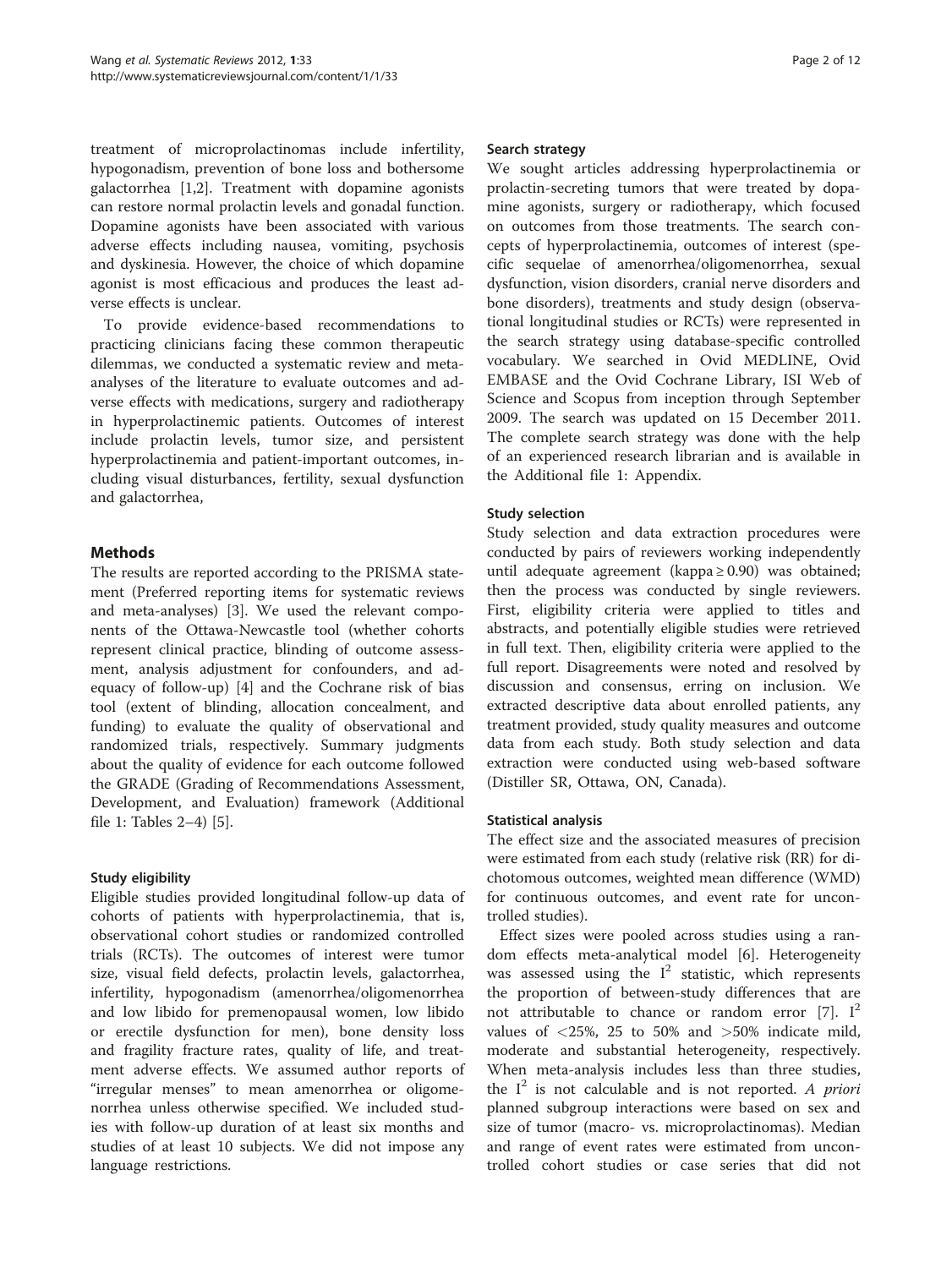provide sufficient data for meta-analysis. All analyses were completed using Comprehensive Meta Analysis Version 2.2, Biostat, Englewood NJ (2005).

# Results

Literature search revealed 2,103 potentially relevant references, of which 189 were included (Figure 1). The description, quality assessment and bibliography of the studies are available in the Additional file [1](#page-5-0): Appendix.

Twenty-nine studies were controlled (that is, two arms allowing for comparative analysis) (Additional file [1](#page-5-0): Table 1), whereas 157 were uncontrolled (that is, the entire cohort received the same intervention allowing the estimation of event rates but no comparative analysis). We contacted the authors of the comparative studies via e-mail if possible and by postal mail if no e-mail was available; 20 authors replied, of which 15 confirmed or corrected study data.

# Study quality

The quality of the observational studies was limited, with no blinding of outcome assessment and poor reporting of adjustments for confounders or other prognostic variables (Additional file [1](#page-5-0): Tables 2 and 3). The quality of the eight RCTs [\[8](#page-6-0)-[14\]](#page-6-0) was fair (allocation was concealed in five; patients were blinded to assignment in six RCTs, caregivers in five) (Additional file [1:](#page-5-0) Table 4).

# Patients treated with dopamine agonists

A large body of noncomparative cohort studies supported the use of dopamine agonists in patients with hyperprolactinemia. Those studies included: bromocriptine  $(n = 39)$ ; cabergoline  $(n = 26)$ ; and quinagolide (CV)  $205-502$ ) (n = 15), which is not approved in the US. Bromocriptine studies had the longest follow-up (exceeding 10 years) and showed consistent benefits on several patient-important outcomes and surrogate outcomes (Additional file [1:](#page-5-0) Table 5A). Comparing across studies, 68% (median %) of patients treated with bromocriptine had normalization of prolactin levels and 62%

experienced a reduction in tumor size. Bromocriptine also successfully treated other major outcomes, including 86% of patients with galactorrhea, 78% with amenorrhea, 67% with sexual dysfunction, 67% with visual field defects and 53% of patients with infertility. Studies of cabergoline and quinagolide showed similar results (Additional file [1:](#page-5-0) Tables 5B, C). In three observational studies that followed patients from 7 to 12 months, long-acting forms of bromocriptine were found to be as efficacious as the short-acting forms (Additional file [1](#page-5-0): Table 5D). Other dopamine agonists typically used for other conditions, such as Parkinson's disease, were also used in this setting; namely, pergolide, lisuride, and roxindol (Additional file [1](#page-5-0): Table 5E), with comparable findings.

A smaller body of evidence offers comparative effectiveness data from observational studies and eight RCTs. Forest plots depicting the results of these meta-analyses are in Additional file [1](#page-5-0): Figures 1A-5B. The results are presented by comparison.

- *Bromocriptine vs. Cabergoline* (Figures [2](#page-3-0) and [3](#page-3-0)): Six observational studies and three randomized trials compared bromocriptine to cabergoline. Bromocriptine was less effective than cabergoline in reducing the risk of persistent hyperprolactinemia (RR, 2.88; 95% CI, 2.20 to 3.74;  $I^2$  = 0%), amenorrhea/oligomenorrhea (RR, 1.85; 95% CI, 1.40 to 2.36), and galactorrhea (RR, 3.41; 95% CI, 1.9 to 5.84). There were no significant differences between the two drugs in terms of overall change in prolactin level or other patientimportant outcomes.
- Bromocriptine vs. Quinagolide: Two observational studies and four RCTs compared quinagolide to bromocriptine. There were no significant differences between these agents across all outcomes reviewed (Additional file [1:](#page-5-0) Figures 1A and 1B).
- Dopamine agonists compared to no treatment: Three observational studies and one RCT compared

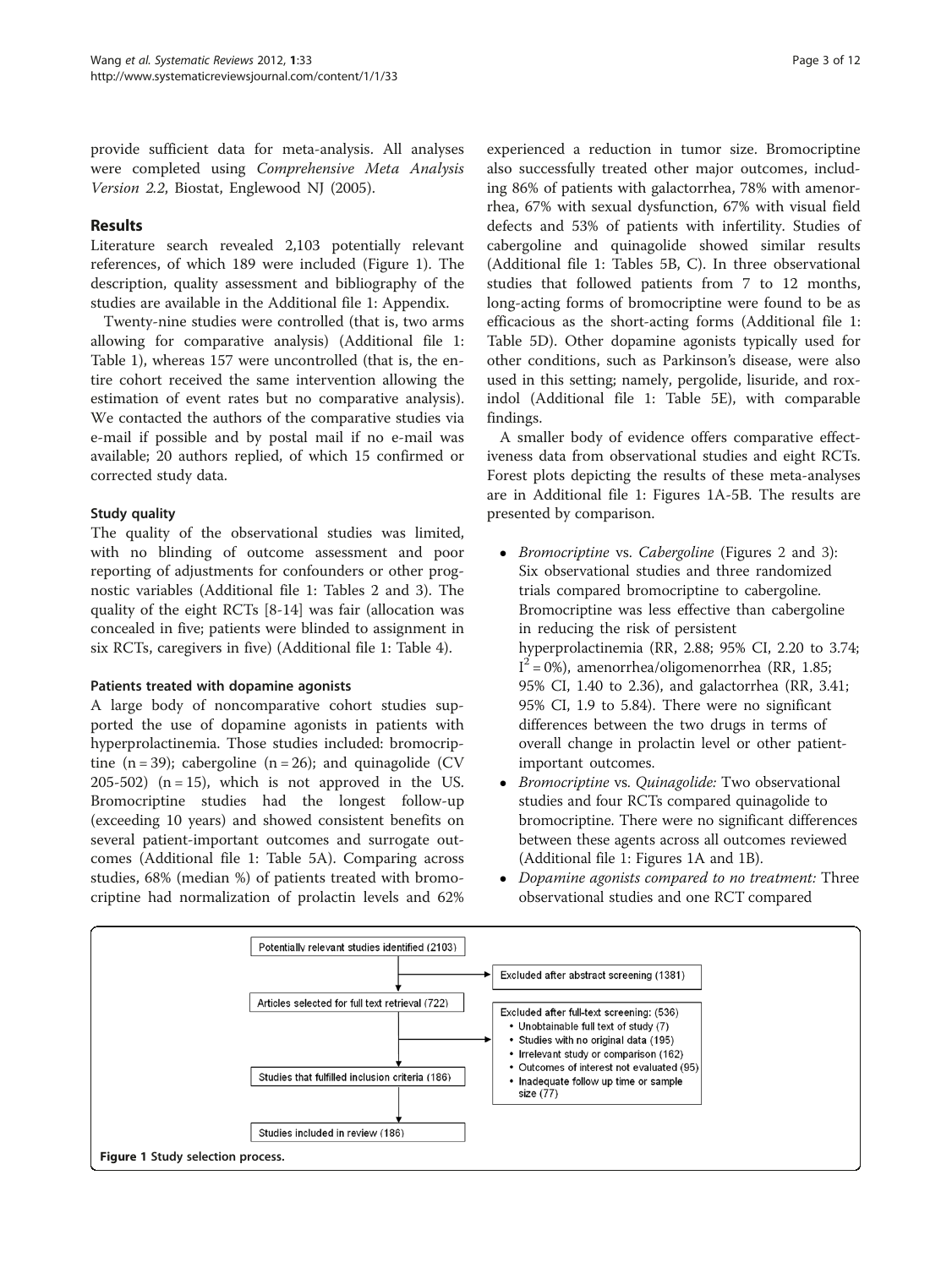<span id="page-3-0"></span>

dopamine agonists to no treatment. Dopamine agonists significantly reduced prolactin level (WMD, -45; 95% CI, -77 to -11) and the risk of persistent hyperprolactinemia (RR, 0.9; 95% CI, 0.81 to 0.99) but not other patient-important outcomes (Additional file [1:](#page-5-0) Figures 2A and 2B).

 Comparison of dopamine agonists vs. surgery and combinations thereof: Additional file [1](#page-5-0): Figures 3-5B depict comparisons between surgery vs. dopamine agonists, dopamine agonists vs. dopamine agonists + surgery, and surgery vs. surgery + dopamine agonists. The only significant

| Outcome                                                    | <b>Study name</b>         | Statistics for each study Events / Total |            |              |                | <b>Risk ratio and 95% CI</b> |               |               |
|------------------------------------------------------------|---------------------------|------------------------------------------|------------|--------------|----------------|------------------------------|---------------|---------------|
|                                                            |                           | Risk                                     | Lower      | <b>Upper</b> |                |                              |               |               |
|                                                            |                           | ratio                                    | limit      | limit        | BR             | CA                           |               |               |
|                                                            | Disarno-Idiopathic        | 0.31                                     | 0.0        | 4.14         | 1/16           | 1/5                          |               |               |
|                                                            | Disarno-Macroprolactinoma | 4.83                                     | 0.9        | 24.5         | 3/9            | 2/29                         |               |               |
|                                                            | Disarno-Microprolactinoma | 1.61                                     | 0.1        | 24.9         | 1/36           | 1/58                         |               |               |
|                                                            | Motazedian                | 2.10                                     | 1.2        | 3.67         | 31/94          | 14/89                        |               |               |
|                                                            | Pascal-Vigneron           | 1.83                                     | 1.1        | 2.93         | 30/58          | 17/60                        |               |               |
| Amenormea/                                                 | Webster                   | 1.77                                     | 1.2        | 2.48         | 74 / 231       | 40/221                       |               |               |
| oligomenorrhea, I2=0%                                      |                           | 1.85                                     | 1.4        | 2.36         |                |                              |               |               |
|                                                            | Derosa                    | 1.63                                     | 0.6        | 4.21         | 7/10           | 3/7                          |               |               |
|                                                            | Disarno-Macroprolactinoma | 0.28                                     | 0.0        | 2.24         | 1/19           | 5/27                         |               |               |
| Decreased                                                  | Disarno-Microprolactinoma | 0.40                                     | 0.0        | 4.96         | 1/10           | 1/4                          |               |               |
| libido                                                     | Derosa                    | 0.84                                     | 0.2<br>0.0 | 2.71         |                |                              |               |               |
|                                                            | Disarno-Mixture           | 0.71<br>1.79                             | 0.1        | 8.90<br>27.9 | 1/7<br>1/43    | 1/5<br>1/77                  |               |               |
|                                                            | Motazedian                | 3.79                                     | 2.1        |              |                |                              |               |               |
| Galactorrhea                                               |                           |                                          | 1.9        | 6.65         | 48/94          | 12/89                        |               |               |
|                                                            |                           | 3.41                                     |            | 5.84         |                |                              |               |               |
|                                                            | Pinzone-Macroprolactinoma | 0.52                                     | 0.0        | 7.59         | 1/21           | 1/11                         |               |               |
|                                                            | Pinzone-Microprolactinoma | 0.50                                     | 0.0        | 6.08         | 1/8            | 1/4                          |               |               |
| Increase in tumor size                                     |                           | 0.51                                     | 0.0        | 3.17         |                |                              |               |               |
|                                                            | DiSomma                   | 1.14                                     | 0.0        | 15.0         | 1/7            | 1/8                          |               |               |
| Low testosterone                                           |                           | 1.14                                     | 0.0        | 15.0         |                |                              |               |               |
|                                                            | Derosa                    | 0.16                                     | 0.0        | 2.47         | 0/4            | 2/3                          |               |               |
| Male infertility                                           |                           | 0.16                                     | 0.0        | 2.47         |                |                              |               |               |
|                                                            | Bahceci                   | 1.04                                     | 0.8        | 1.32         | 65/117         | 65/122                       |               |               |
|                                                            | Motazedian                | 0.69                                     | 0.5        | 0.84         | 53/94          | 73/89                        |               |               |
| Pregnancy                                                  | Disarno-Idiopathic        | 0.84<br>2.19                             | 0.5<br>0.1 | 1.27<br>35.5 | 3/15           | 0/4                          |               |               |
|                                                            | Disarno-Macroprolactinoma |                                          |            |              |                | 10/56                        |               |               |
|                                                            | Disarno-Microprolactinoma | 3.00<br>3.89                             | 1.5<br>1.7 | 5.80<br>8.89 | 15/28<br>19/44 | 6/54                         |               |               |
|                                                            | DiSomma                   | 1.17                                     | 0.0        | 14.9         | 1/6            | 1/7                          |               |               |
|                                                            | Pascal-Vigneron           | 8.02                                     | 3.0        | 21.2         | 31 / 58        | 4/60                         |               |               |
|                                                            | Pinzone-Macroprolactinoma | 2.00                                     | 0.2        | 15.6         | 4/20           | 1/10                         |               |               |
|                                                            | Pinzone-Microprolactinoma | 1.50                                     | 0.0        | 29.1         | 1/7            | 0/3                          |               |               |
|                                                            | Webster                   | 2.50                                     | 1.8        | 3.48         | 98/236         | 37/223                       |               |               |
| PRL level increased, I2=0%                                 |                           | 2.88                                     | 2.2        | 3.74         |                |                              |               |               |
|                                                            | Derosa                    | 6.43                                     | 0.4        | 94.4         | 4/6            | 0/4                          |               |               |
|                                                            |                           |                                          | 0.4        | 94.4         |                |                              |               |               |
| Sexual inadequacy                                          | Disarno-Macroprolactinoma | 6.43<br>1.90                             | 0.3        | 9.95         | 3/15           | 2/19                         |               |               |
| Visual field defects                                       |                           | 1.90                                     | 0.3        | 9.95         |                |                              |               |               |
|                                                            |                           |                                          |            |              |                |                              |               |               |
|                                                            |                           |                                          |            |              |                | 0.0                          | 0.1           | 10            |
|                                                            |                           |                                          |            |              |                |                              | <b>Favors</b> | <b>Favors</b> |
|                                                            |                           |                                          |            |              |                |                              | <b>BRC</b>    | CAB           |
|                                                            |                           |                                          |            |              |                |                              |               |               |
| Figure 3 Bromocriptine vs. Cabergoline: clinical outcomes. |                           |                                          |            |              |                |                              |               |               |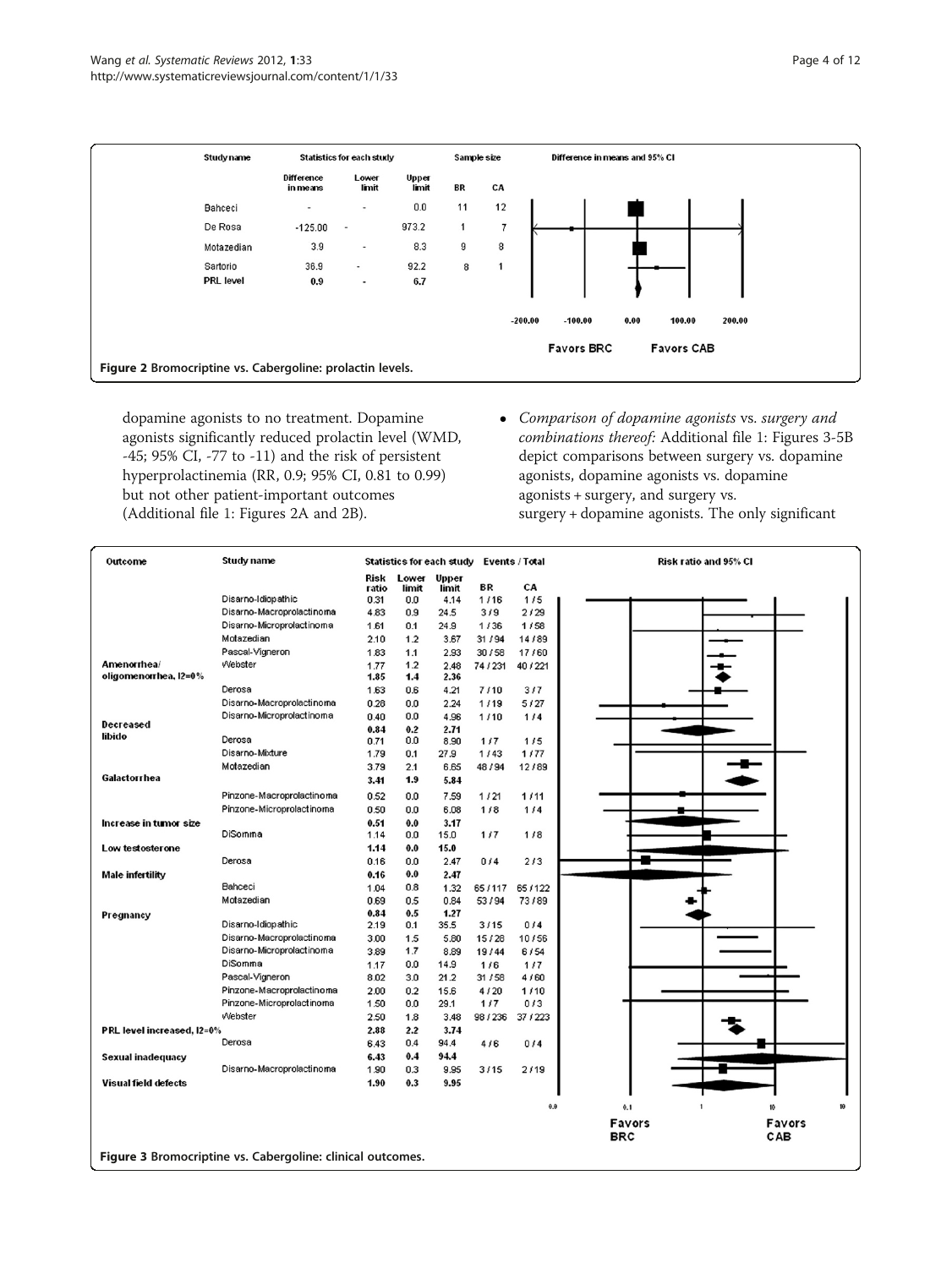difference among these comparisons was dopamine agonists were more effective in reducing the risk of persistent hyperprolactinemia compared to surgery alone.

The quality of evidence in this comparison for all outcomes is very low due to methodological limitations of included studies and the serious imprecision of metaanalytic estimates that include both trivial and large effects. Subgroup analyses for these comparisons (Additional file [1](#page-5-0): Table 6) did not reveal a significant interaction based on sex or tumor size (macro- vs. microprolactinoma).

#### Patients treated with other modalities

Other treatments, such as radiotherapy, surgery and combinations of treatments were evaluated in an uncontrolled series of patients. Meta-analysis was not conducted due to the significant clinical heterogeneity in terms of patient characteristics and symptomatology as well as the heterogeneity of study settings, design and follow-up duration.

Radiotherapy was evaluated in eight studies with follow-up of at least two years. In patients with medically and surgically refractory prolactinomas, radiotherapy produced a reduction in prolactin levels in nearly all patients and normalization in over a quarter of patients with low complication rates (Additional file [1](#page-5-0): Table 7A). External and implanted radiotherapy methods were also used in conjunction with dopamine agonists and resulted in significant improvement in prolactin levels, visual symptoms and fertility (four studies with followup of between 12 and 140 months, Additional file [1](#page-5-0): Table 7B).

Trans-sphenoidal surgery for pituitary adenomas was evaluated in 27 uncontrolled studies (Additional file [1](#page-5-0): Table 7C) and was found to be effective in normalizing prolactin levels and resolving symptoms. Patients opting for this approach had often failed other management options and may have had a worse prognosis that was independent of the treatment; this selection bias may underestimate the effectiveness of surgery. In five studies, a combination of surgery and dopamine agonists achieved high rates of prolactin normalization and had relatively low rates of recurrence (Additional file [1](#page-5-0): Table 7D). In two studies (Additional file [1](#page-5-0): Table 7E), surgery combined with radiotherapy was also seen to be effective.

# Adverse effects

Commonly reported side effects for all dopamine agonists included nausea, dizziness, postural hypotension and headache. In studies comparing cabergoline and bromocriptine, side effects were less frequent and milder with cabergoline compared to bromocriptine. In one study, 18%, 18%, 9% and 3% of patients experienced nausea, hypotension, headache and vomiting, respectively, compared with 44 21%, 27% and 20% in patients receiving bromocriptine [Motazedian, 2010, #105]. Bahceci found an overall side effect rate of 2.5% for cabergoline versus 15.3% for bromocriptine [Bahceci, 2010, #103]. Another study found a 29% overall side effect rate for cabergoline vs. 70% with bromocriptine, and that cabergoline side effects were more mild, self-limited, and did not require intervention, compared to bromocriptine side effects which required dose reduction and intervention in 29% of cases [De Rosa, 1998, #104]. Noncomparative studies revealed similar findings with the most common side effects of dopamine agonists being nausea, vomiting, headache, hypotension, with rare side effects of rhinorrhea and hypotonia. Adverse effects reported with transsphenoidal surgery included cerebrospinal fluid leak, diabetes insipidus, rhinorrhea and hypopituitarism, while radiotherapy was associated with nausea, headache, visual disturbances and hearing loss.

#### Pregnancy studies

Twenty studies followed pregnant women and their offspring from 6 months up to 12 years (Additional file [1](#page-5-0): Table 7F). A fairly consistent finding was that there was no significant increase in the risk of obstetric complications, miscarriages, fetal malformation or other pregnancy outcomes, even if they had been treated with dopamine agonists to induce ovulation. The quality of this evidence is low considering the lack of contemporary untreated control groups in most studies or the enrollment of nonconsecutive samples of patients.

#### **Discussion**

The two most commonly prescribed drugs in the treatment of hyperprolactinemia are bromocriptine and cabergoline. Both medications are dopamine receptor agonists and share many characteristics and adverse effects, such as headache, nausea and vomiting, among others, though frequency and severity of adverse effects appears to be less in cabergoline compared to bromocriptine. Previous concerns about valvular heart disease [[15,16\]](#page-6-0) with the use of these agents have largely been disproved by more recent reports [\[17](#page-6-0)-[19](#page-6-0)]. Our review demonstrated that cabergoline was significantly better than bromocriptine in decreasing the risks of persistent hyperprolactinemia, amenorrhea/oligomenorrhea and galactorrhea. Frequency of dosing may also affect treatment decisions as cabergoline is dosed twice weekly, whereas bromocriptine is given daily. However, cabergoline costs at least twice as much as bromocriptine and was not found to be superior in other outcomes. Though both drugs have been found to be safe in pregnancy, the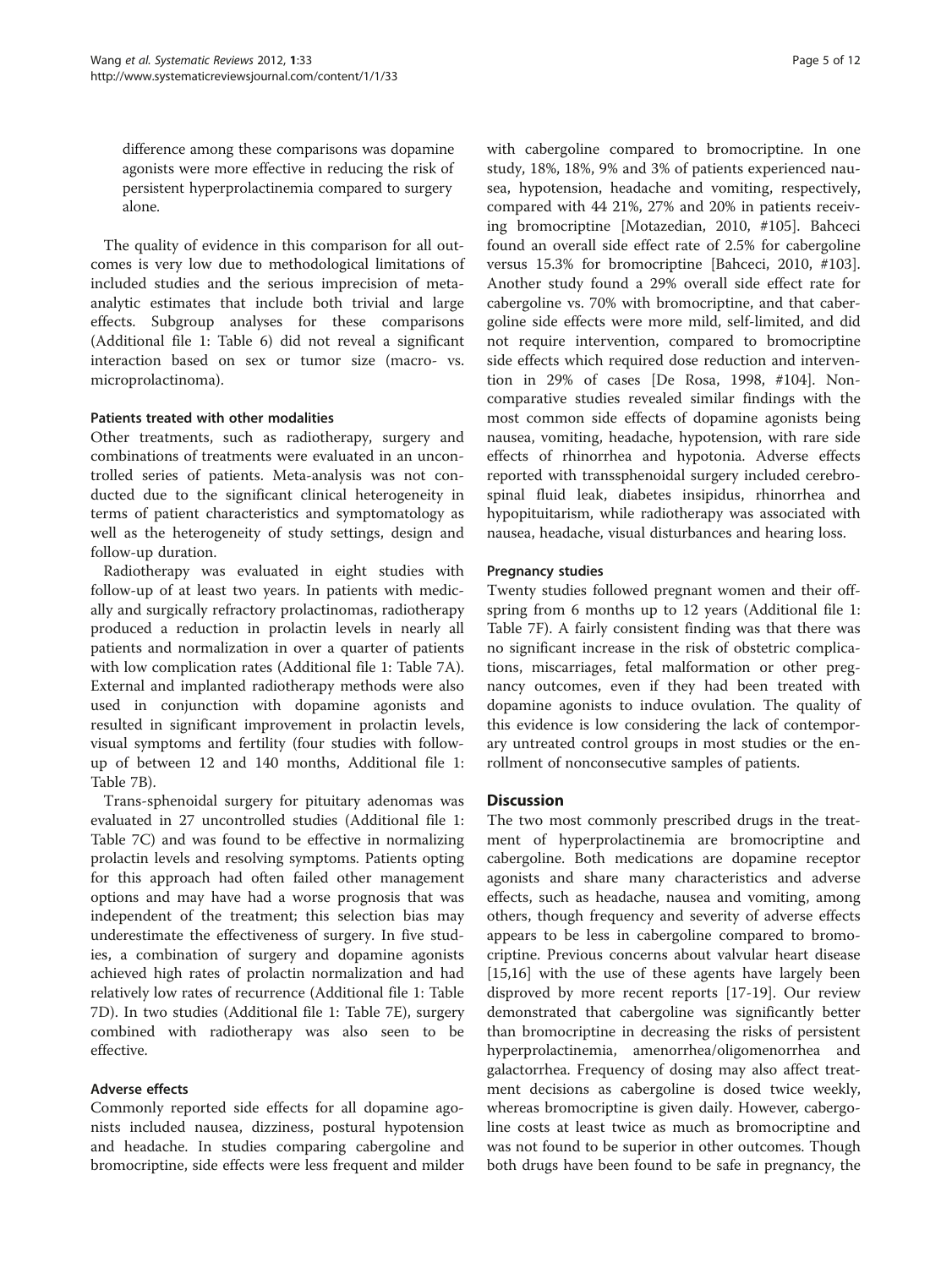<span id="page-5-0"></span>number of reports studying bromocriptine in pregnancy far exceeds that of cabergoline in pregnancy.

A large body of moderate quality evidence from observational studies supports the use of dopamine agonists to normalize prolactin levels and resolve the symptoms related to mass effect and elevated prolactin levels. The large treatment effect of dopamine agonists, the potential dose response effect, biological plausibility, temporality between treatment and effect, consistency across studies, settings and methods, and coherence (consistency across agents within the same class), strongly support the effectiveness of these treatment agents in reducing prolactin levels and improving symptoms [[20](#page-6-0)]. In addition, the recurrence of hyperprolactinemia after withdrawal of dopamine agonists strengthens the inference about causality (that is, challenge-rechallenge phenomenon). Clinicians using these medications are well aware of potential adverse effects that sometimes limit use, which include nausea, vomiting, psychosis and dyskinesia, among others.

Efficacy of surgery and radiotherapy in selected patients is also substantiated, although by low-tomoderate quality evidence at higher risk of bias. Radiotherapy and surgery appear to be efficacious in patients with resistance or intolerance to dopamine agonists. However, surgery as a primary therapy has also been described in a recent consecutive series of 212 patients with prolactinomas [[21\]](#page-6-0). This study reports high shortterm remission rates, particularly in patients with microadenomas and cystic tumors. Besides the usual surgical risks, hypopituitarism is a potential long-term effect of both radiotherapy and surgery and should be discussed with patients as part of the decision-making process.

# Comparison with previous reviews, strengths and limitations

Only a few previous systematic reviews have been published in this field, and to the best of our knowledge, this is the first to comprehensively address the efficacy questions outlined in our protocol. Our work is also referenced as unpublished data in the 2011 Endocrine Society Clinical Practice Guideline: Diagnosis and Treatment of Hyperprolactinemia [\[22](#page-6-0)]. Our results are similar to other reviews, including Dekkers' meta-analysis of the sustainability of normoprolactinemia after treatment withdrawal, which found recurrences in a substantial proportion of patients [\[23](#page-6-0)], and Dos Santos Nunes' systematic review and meta-analysis of four randomized controlled trials, which demonstrated that normalization of prolactin levels and menstruation favored cabergoline compared to bromocriptine [\[24\]](#page-6-0).

The strengths of our review include the comprehensive nature of the literature search, the immediate relevancy of the questions at hand to decision making, and the adoption of bias protection measures that included contacting the authors of the included studies. Limitations to the inferences presented in this report relate to the overall low quality of evidence due to the methodological limitations of the included studies, and by the imprecision and heterogeneity in the results. Also, this evidence is at high risk of publication and reporting biases, both of which are more likely when the evidence consists of mostly small RCTs and observational studies. Inferences should also be limited considering the frequent use of the surrogate outcome, prolactin level, as opposed to patient-important outcomes [\[25\]](#page-6-0), such as loss of quality of life due to tumor-related and hypogonadal symptoms.

# Conclusion

This systematic review and meta-analyses affirm the use of dopamine agonists in treating hyperprolactinemia and reducing associated morbidity. Cabergoline was found to be more effective than bromocriptine in achieving normoprolactinemia and resolving amenorrhea/oligomenorrhea and galactorrhea. Radiotherapy and surgery are efficacious in patients with resistance or intolerance to dopamine agonists.

#### Additional file

[Additional file 1: Appendix.](http://www.biomedcentral.com/content/supplementary/2046-4053-1-33-S1.doc) Treatment of hyperprolactinemia: a systematic review and meta-analysis. Description of data: Contents: Baseline characteristics of the included comparative studies (Supplemental Table 1), Quality of the included observational comparative studies (Supplemental Table 2), Quality of the included observational dopamine withdrawal studies (Supplemental Table 3), Quality of randomized trials (Supplemental Table 4), Summary of uncontrolled studies of dopamine agonists (Supplemental Tables 5A-E), Meta-analyses figures (Supplemental Figures 1A-5B), Subgroup analyses (Supplemental Tables 6A-D), Summary of uncontrolled studies of radiotherapy, surgery, combinations of treatment, and pregnancy (Supplemental Tables 7A-F), References, Search strategy [26-205].

#### Abbreviations

PRISMA: Preferred reporting items for systematic reviews and meta-analyses; RCT: Randomized controlled trial; RR: Relative risk; WMD: Weighted mean difference.

#### Competing interests

The authors declare that they have no competing interests.

#### Authors' contributions

ATW, PJE, GYG, VMM and MHM were responsible for the study's conception and design. ATW, RJM, MAL, AH, CP, NWG, MMF, AB, FC, JC, TAE and, PJE acquired the data. ATW, RJM, MAL, TAE and MHM analyzed and interpreted the data. All the authors were responsible for drafting, critical revisions, and final approval of the manuscript.

#### Acknowledgements

This research was partially funded by the Endocrine Society.

#### Author details

<sup>1</sup> Knowledge and Evaluation Research Unit, Mayo Clinic, 200 First Street SW Rochester, MN 55905, USA. <sup>2</sup> Division of General Internal Medicine, Mayo Clinic, 200 First Street SW, Rochester, MN 55905, USA. <sup>3</sup>Division of Preventive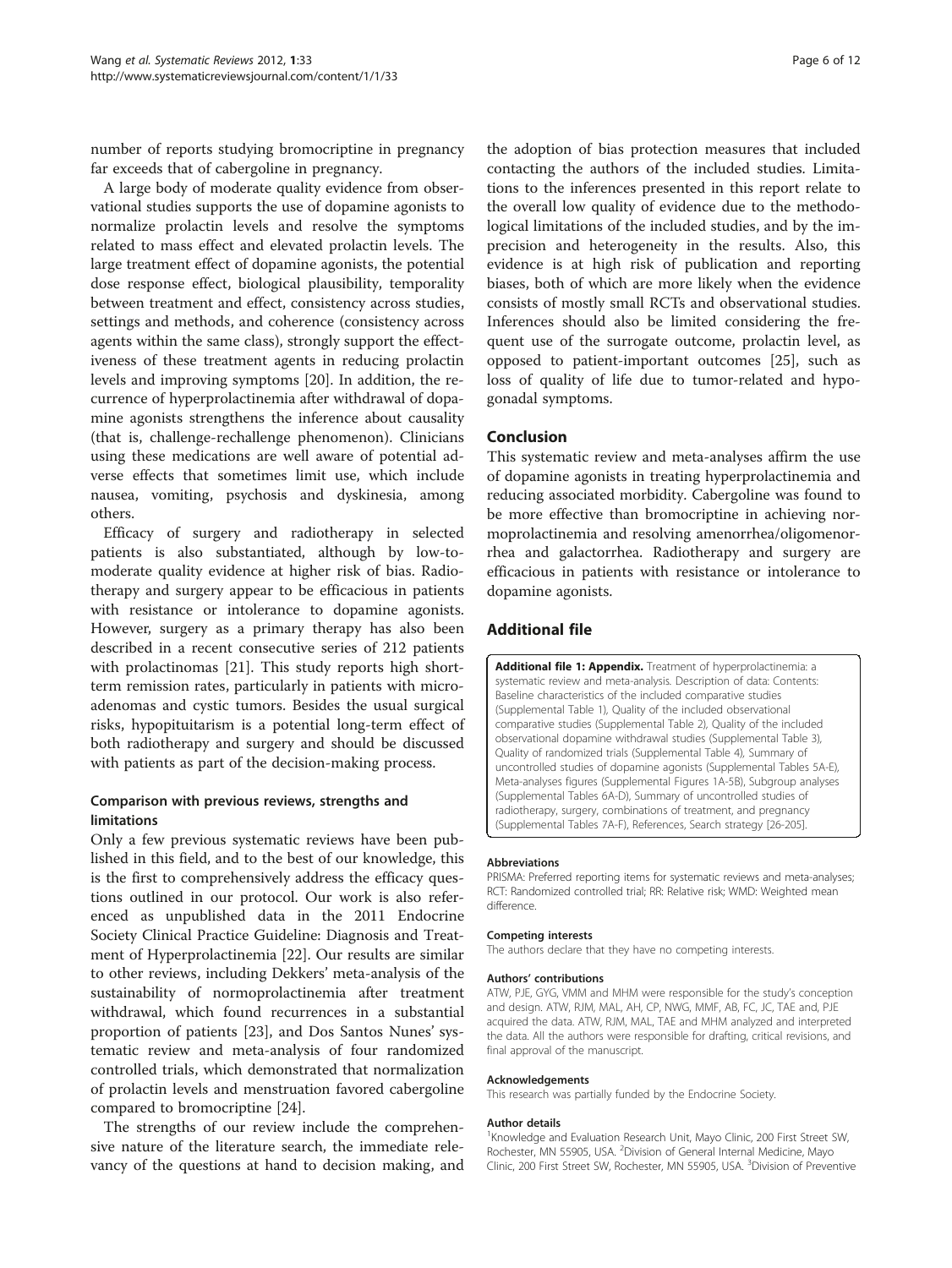<span id="page-6-0"></span>Medicine, Mayo Clinic, 200 First Street SW, Rochester, MN 55905, USA. 4 Division of Endocrinology, Diabetes, Metabolism, Nutrition, Mayo Clinic, 200 First Street SW, Rochester, MN 55905, USA. <sup>5</sup>Endocrinology, Diabetes and Nutrition Unit, Hospital Universitari de Girona, Dr. Josep Trueta, Avinguda de França, Girona 17007, Spain. <sup>6</sup>Hospital Nacional de Geriatría y Gerontología, Caja Costarricense de Seguro Social, Avenue 8, San José, Costa Rica. <sup>7</sup>Division of Endocrinology and Metabolism, Mayo Clinic, 4500 San Pablo Road, Jacksonville, FL 32224, USA. <sup>8</sup>Mayo Clinic Libraries, Mayo Clinic, 200 First Street SW, Rochester, MN 55905, USA.

#### Received: 30 November 2011 Accepted: 24 July 2012 Published: 24 July 2012

#### References

- 1. Casanueva FF, Molitch ME, Schlechte JA, Abs R, Bonert V, Bronstein MD, Brue T, Cappabianca P, Colao A, Fahlbusch R, et al: Guidelines of the Pituitary Society for the diagnosis and management of prolactinomas. Clin Endocrinol 2006, 65:265–273.
- 2. Gillam M, Molitch M, Lombardi G, Colao A: Advances in the treatment of prolactinomas. Endocr Rev 2006, 27:485-534.
- 3. Moher D, Liberati A, Tetzlaff J, Altman DG: Preferred reporting items for systematic reviews and meta-analyses: the PRISMA statement. BMJ 2009, 339:b2535.
- Wells G, Shea B, O'Connell D, Peterson J, Welch V, Losos M, Tugwell P: The Newcastle-Ottawa Scale (NOS) for assessing the quality of nonrandomised studies in meta-analyses. [http://www.ohri.ca/programs/](http://www.ohri.ca/programs/clinical_epidemiology/oxford.htm) [clinical\\_epidemiology/oxford.htm](http://www.ohri.ca/programs/clinical_epidemiology/oxford.htm).
- 5. Swiglo BA, Murad MH, Schunemann HJ, Kunz R, Vigersky RA, Guyatt GH, Montori VM: A case for clarity, consistency, and helpfulness: state-of-the -art clinical practice guidelines in endocrinology using the grading of recommendations, assessment, development, and evaluation system. J Clin Endocrinol Metab 2008, 93:666–673.
- 6. DerSimonian R, Laird N: Meta-analysis in clinical trials. Control Clin Trials 1986, 7:177–188.
- 7. Higgins JP, Thompson SG, Deeks JJ, Altman DG: Measuring inconsistency in meta-analyses. BMJ 2003, 327:557–560.
- 8. Hirahara F, Andoh N, Sawai K, Hirabuki T, Uemura T, Minaguchi H: Hyperprolactinemic recurrent miscarriage and results of randomized bromocriptine treatment trials. Fertil Steril 1998, 70:246–252.
- Homburg R, West C, Brownell J, Jacobs HS: A double-blind study comparing a new non-ergot, long-acting dopamine agonist, CV 205-502, with bromocriptine in women with hyperprolactinaemia. Clin Endocrinol 1990, 32:565–571.
- 10. Lappohn RE, van de Wiel HB, Brownell J: The effect of two dopaminergic drugs on menstrual function and psychological state in hyperprolactinemia. Fertil Steril 1992, 58:321–327.
- 11. Pascal-Vigneron V, Weryha G, Bosc M, Leclere J: Hyperprolactinemic amenorrhea:treatment with cabergoline versus bromocriptine. Results of a national multicenter randomized double-blind study. Presse Med 1995, 24:753–757.
- 12. van der Heijden PF, de Wit W, Brownell J, Schoemaker J, Rolland R: CV 205-502, a new dopamine agonist, versus bromocriptine in the treatment of hyperprolactinaemia. Eur J Obstet Gynecol Reprod Biol 1991, 40:111–118.
- 13. Verhelst JA, Froud AL, Touzel R, Wass JA, Besser GM, Grossman AB: Acute and long-term effects of once-daily oral bromocriptine and a new longacting non-ergot dopamine agonist, quinagolide, in the treatment of hyperprolactinemia: a double-blind study. Acta Endocrinol 1991, 125:385–391.
- 14. Webster J, Piscitelli G, Polli A, Ferrari C, Ismail I, Scanlon M: A comparison of cabergoline and bromocriptine in the treatment of hyperprolactinemic amenorrhea. Cabergoline Comparative Study Group. N Engl J Med 1994, 331:904–909.
- 15. Motazedian S, Babakhani L, Fereshtehnejad SM, Mojtahedi K: A comparison of bromocriptine & cabergoline on fertility outcome of hyperprolactinemic infertile women undergoing intrauterine insemination. Indian J Med Res 2010, 131:670–674.
- 16. Bahceci M, Sismanoglu A, Ulug U: Comparison of cabergoline and bromocriptine in patients with asymptomatic incidental hyperprolactinemia undergoing ICSI-ET. Gynecol Endocrinol 2010, 26:505–508.
- 17. De Rosa M, Colao A, Di Sarno A, Ferone D, Landi ML, Zarrilli S, Paesano L, Merola B, Lombardi G: Cabergoline treatment rapidly improves gonadal function in hyperprolactinemic males: a comparison with bromocriptine. Eur 1998, 138:286–293.
- 18. Horvath J, Fross RD, Kleiner-Fisman G, Lerch R, Stalder H, Liaudat S, Raskoff WJ, Flachsbart KD, Rakowski H, Pache JC, et al: Severe multivalvular heart disease: a new complication of the ergot derivative dopamine agonists. Mov Disord 2004, 19:656–662.
- 19. Rascol O, Pathak A, Bagheri H, Montastruc JL: New concerns about old drugs: Valvular heart disease on ergot derivative dopamine agonists as an exemplary situation of pharmacovigilance. Mov Disord 2004, 19:611–613.
- 20. Lafeber M, Stades AME, Valk GD, Cramer MJ, van Berkhout FT, Zelissen PMJ: Absence of major fibrotic adverse events in hyperprolactinemic patients treated with cabergoline. Eur 2010, 162:667-675.
- 21. Tan T, Cabrita IZ, Hensman D, Grogono J, Dhillo WS, Baynes KC, Eliahoo J, Meeran K, Robinson S, Nihoyannopoulos P, Martin NM: Assessment of cardiac valve dysfunction in patients receiving cabergoline treatment for hyperprolactinaemia. Clin Endocrinol 2010, 73:369–374.
- 22. Valassi E, Klibanski A, Biller BM: Clinical Review#: Potential cardiac valve effects of dopamine agonists in hyperprolactinemia. J Clin Endocrinol Metab 2010, 95:1025–1033.
- 23. Glasziou P, Chalmers I, Rawlins M, McCulloch P: When are randomised trials unnecessary? Picking signal from noise. BMJ 2007, 334:349–351.
- Kreutzer J, Buslei R, Wallaschofski H, Hofmann B, Nimsky C, Fahlbusch R, Buchfelder M: Operative treatment of prolactinomas: indications and results in a current consecutive series of 212 patients. Eur J Endocrinol 2008, 158:11–18.
- 25. Melmed S, Casanueva FF, Hoffman AR, Kleinberg DL, Montori VM, Schlechte JA, Wass JA: Diagnosis and treatment of hyperprolactinemia: an Endocrine Society clinical practice guideline. J Clin Endocrinol Metab 2011, 96:273–288.
- 26. Dekkers O, Lagro J, Burman P, Jørgensen J, Romijn J, Pereira A: Recurrence of hyperprolactinemia after withdrawal of dopamine agonists: systematic review and meta-analysis. J Clin Endocrinol Metab 2010, 95:43–51.
- 27. Dos Santos Nunes V, El Dib R, Boguszewski CL, Nogueira CR: Cabergoline versus bromocriptine in the treatment of hyperprolactinemia: a systematic review of randomized controlled trials and meta-analysis. Pituitary 2011, 14:259-265.
- 28. Gandhi GY, Murad MH, Fujiyoshi A, Mullan RJ, Flynn DN, Elamin MB, Swiglo BA, Isley WL, Guyatt GH, Montori VM: Patient-important outcomes in registered diabetes trials. JAMA 2008, 299:2543–2549.
- 29. Asano S, Ueki K, Suzuki I, Kirino T: Clinical features and medical treatment of male prolactinomas. Acta Neurochir 2001, 143:465–470.
- 30. Brue T, Pellegrini I, Priou A, Morange I, Jaquet P: Prolactinomas and resistance to dopamine agonists. Horm Res 1992, 38:84–89.
- 31. Candrina R, Galli G, Bollati A, Pizzocolo G, Orlandini A, Gualandi GF, Giustina G: Results of combined surgical and medical therapy in patients with prolactin-secreting pituitary macroadenomas. Neurosurgery 1987, 21:894–897.
- 32. Colao A, Merola B, Sarnacchiaro F, Di Sarno A, Landi ML, Marzullo P, Cerbone G, Ferone D, Lombardi G: Comparison among different dopamine-agonists of new formulation in the clinical management of macroprolactinomas. Horm Res 1995, 44:222–228.
- 33. Di Sarno A, Landi ML, Cappabianca P, Di Salle F, Rossi FW, Pivonello R, Di Somma C, Faggiano A, Lombardi G, Colao A: Resistance to cabergoline as compared with bromocriptine in hyperprolactinemia: prevalence, clinical definition, and therapeutic strategy. J Clin Endocrinol Metab 2001, 86:5256–5261.
- 34. Di Somma C, Colao A, Di Sarno A, Klain M, Landi ML, Facciolli G, Pivonello R, Panza N, Salvatore M, Lombardi G: Bone marker and bone density responses to dopamine agonist therapy in hyperprolactinemic males. J Clin Endocrinol Metab 1998, 83:807-813.
- 35. Hildebrandt G, Bauer T, Stracke H, Fassbender WJ, Mueller HW, Agnoli AL, Federlin K, Roosen K: Surgery, dopamine agonist therapy of combined treatment–results in prolactinoma patients after a 12 month follow-up. Zentralbl Neurochir 1992, 53:123–134.
- 36. Jeffcoate WJ, Pound N, Sturrock ND, Lambourne J: Long-term follow-up of patients with hyperprolactinaemia. Clin Endocrinol (Oxf) 1996, 45:299–303.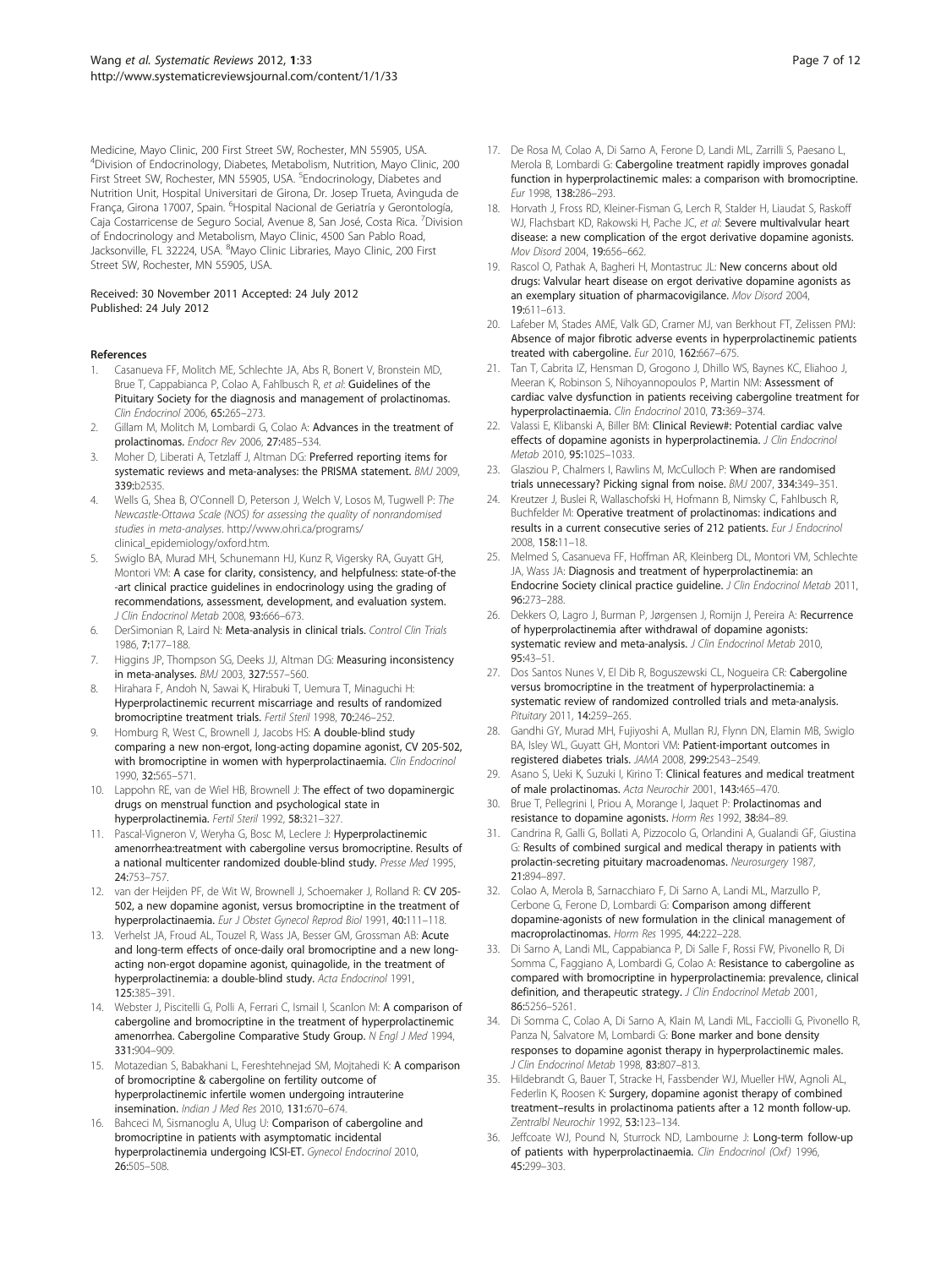- 37. Mahmood IH, Al-Husaynei AJ, Mohamad SH: Comparative effects of bromocriptine and cabergoline on serum prolactin levels, liver and kidney function tests in hyperprolactinemic women. Pak J Med Sci 2010, 26:255–260.
- 38. Mattei AM, Severini V, Crosignani PG: Natural history of hyperprolactinemia. Ann N Y Acad Sci 1991, 626:130–136.
- 39. Perrin G, Treluyer C, Trouillas J, Sassolas G, Goutelle A: Surgical outcome and pathological effects of bromocriptine preoperative treatment in prolactinomas. Pathol Res Pract 1991, 187:587–592.
- 40. Pinzone JJ, Katznelson L, Danila DC, Pauler DK, Miller CS, Klibanski A: Primary medical therapy of micro- and macroprolactinomas in men.[see comment]. J Clin Endocrinol Metab 2000, 85:3053–3057.
- 41. Rush S, Donahue B, Cooper P, Lee C, Persky M, Newall J: Prolactin reduction after combined therapy for prolactin macroadenomas. Neurosurgery 1991, 28:502–505.
- 42. Samaan NA, Schultz PN, Leavens TA, Leavens ME, Lee YY: Pregnancy after treatment in patients with prolactinoma: operation versus bromocriptine. Am J Obstet Gynecol 1986, 155:1300–1305.
- 43. Sartorio A, Conti A, Ambrosi B, Muratori M, Morabito F, Faglia G: Osteocalcin levels in patients with microprolactinoma before and during medical treatment. J Endocrinol Invest 1990, 13:419-422.
- Shih CJ, Tsou CK, Chiu WT, Tsai SH: Management of prolactin-secreting pituitary adenomas with surgery and bromocriptine. Southeast Asian J Surg 1983, 6:38–46.
- 45. Sluijmer AV, Lappohn RE: Clinical history and outcome of 59 patients with idiopathic hyperprolactinemia. Fertil Steril 1992, 58:72–77.
- 46. Torres I, Carral F, Vilchez F, Gavilán J, Aquilar M: Clinical, radiologic, and follow-up findings in patients with macroprolactinoma. Endocrinologist 2006, 16:241–244.
- 47. Touraine P, Plu-Bureau G, Beji C, Mauvais-Jarvis P, Kuttenn F: Long-term follow-up of 246 hyperprolactinemic patients. Acta Obstet Gynecol Scand 2001, 80:162–168.
- 48. Webster J, Piscitelli G, Polli A, Ferrari CI, Ismail I, Scanlon MF: A comparison of cabergoline and bromocriptine in the treatment of hyperprolactinemic amenorrhea. Cabergoline Comparative Study Group. N Engl J Med 1994, 331:904–909.
- 49. Biswas M, Smith J, Jadon D, McEwan P, Rees DA, Evans LM, Scanlon MF, Davies JS: Long-term remission following withdrawal of dopamine agonist therapy in subjects with microprolactinomas. Clin Endocrinol 2005, 63:26–31.
- 50. Cannavo S, Curto L, Squadrito S, Almoto B, Vieni A, Trimarchi F: Cabergoline: a first-choice treatment in patients with previously untreated prolactin-secreting pituitary adenoma. J Endocrinol Invest 1999, 22:354–359.
- 51. Ciccarelli E, Grottoli S, Razzore P, Gaia D, Bertagna A, Cirillo S, Cammarota T, Camanni M, Camanni F: Long-term treatment with cabergoline, a new long-lasting ergoline derivate, in idiopathic or tumorous hyperprolactinaemia and outcome of drug-induced pregnancy. J Endocrinol Invest 1997, 20:547–551.
- 52. Colao A, Di Sarno A, Cappabianca P, Di Somma C, Pivonello R, Lombardi G: Withdrawal of long-term cabergoline therapy for tumoral and nontumoral hyperprolactinemia.[see comment]. N Engl J Med 2003, 349:2023–2033.
- 53. Corenblum B, Taylor PJ: Idiopathic hyperprolactinemia may include a distinct entity with a natural history different from that of prolactin adenomas. Fertil Steril 1988, 49:544–546.
- 54. Di Sarno A, Landi ML, Marzullo P, Di Somma C, Pivonello R, Cerbone G, Lombardi G, Colao A: The effect of quinagolide and cabergoline, two selective dopamine receptor type 2 agonists, in the treatment of prolactinomas. Clin Endocrinol (Oxf) 2000, 53:53–60.
- 55. Eversmann T, Fahlbusch R, Rjosk HK, von Werder K: Persisting suppression of prolactin secretion after long-term treatment with bromocriptine in patients with prolactinomas. Acta Endocrinol (Copenh) 1979, 92:413–427.
- 56. Hancock KW, Scott JS, Lamb JT, Gibson RM, Chapman C: Long term suppression of prolactin concentrations after bromocriptine induced regression of pituitary prolactinomas. Br Med J (Clin Res Ed) 1985, 290:117–118.
- 57. Johnston DG, Prescott RW, Kendall-Taylor P, Hall K, Crombie AL, Hall R, McGregor A, Watson MJ, Cook DB: Hyperprolactinemia. Long-term effects of bromocriptine. Am J Med 1983, 75:868–874.
- 58. Kharlip J, Salvatori R, Yenokyan G, Wand GS: Recurrence of hyperprolactinemia after withdrawal of long-term cabergoline therapy. [see comment]. J Clin Endocrinol Metab 2009, 94:2428–2436.
- 59. Liuzzi A, Dallabonzana D, Oppizzi G, Verde GG, Cozzi R, Chiodini P, Luccarelli G: Low doses of dopamine agonists in the long-term treatment of macroprolactinomas. N Engl J Med 1985, 313:656–659.
- 60. Mattei AM, Ferrari C, Ragni G, Benco R, Picciotti MC, Rampini P, Caldara R, Crosignani PG: Serum prolactin and ovarian function after discontinuation of drug treatment for hyperprolactinaemia: a study with bromocriptine and metergoline. Br J Obstet Gynaecol 1984, 91:244–250.
- 61. Moriondo P, Travaglini P, Nissim M, Conti A, Faglia G: Bromocriptine treatment of microprolactinomas: evidence of stable prolactin decrease after drug withdrawal. J Clin Endocrinol Metab 1985, 60:764-772.
- 62. Muratori M, Arosio M, Gambino G, Romano C, Biella O, Faglia G: Use of cabergoline in the long-term treatment of hyperprolactinemic and acromegalic patients. J Endocrinol Invest 1997, 20:537-546.
- 63. Passos VQ, Souza JJ, Musolino NR, Bronstein MD: Long-term follow-up of prolactinomas: normoprolactinemia after bromocriptine withdrawal. J Clin Endocrinol Metab 2002, 87:3578–3582.
- 64. Tartagni M, Nicastri PL, Diaferia A, Di Gesu I, Loizzi P: Long-term follow-up of women with amenorrhea-galactorrhea treated with bromocriptine. Clin Exp Obstet Gynecol 1995, 22:301–306.
- 65. van 't Verlaat JW, Croughs RJ: Withdrawal of bromocriptine after long-term therapy for macroprolactinomas; effect on plasma prolactin and tumour size.[see comment]. Clin Endocrinol (Oxf) 1991, 34:175–178.
- 66. Winkelmann W, Allolio B, Deuss U, Heesen D, Kaulen D: Persisting normoprolactinemia after withdrawal of bromocriptine long-term therapy in patients with prolactinomas. In Basic and Clinical Correlates. Edited by Macleod RM, Thorner MO, Scapagnini U. Padova: Liviana Press; 1985:817–822.
- 67. Wu ZB, Yu CJ, Su ZP, Zhuge QC, Wu JS, Zheng WM: Bromocriptine treatment of invasive giant prolactinomas involving the cavernous sinus: results of a long-term follow up. J Neurosurg 2006, 104:54–61.
- 68. Zarate A, Canales ES, Cano C, Pilonieta CJ: Follow-up of patients with prolactinomas after discontinuation of long-term therapy with bromocriptine. Acta Endocrinol (Copenh) 1983, 104:139–142.
- 69. Al-Suleiman SA, Najashi S, Rahman J, Rahman MS: Outcome of treatment with bromocriptine in patients with hyperprolactinaemia. Aust  $N Z J$ Obstet Gynaecol 1989, 29:176–179.
- 70. Bergh T, Nillius J, Wide L: Bromocriptine treatment of 42 hyperprolactinaemic women with secondary amenorrhoea. Acta Endocrinol (Copenh) 1978, 88:435–451.
- 71. Brue T, Lancranjan I, Louvet JP, Dewailly D, Roger P, Jaquet P: A longacting repeatable form of bromocriptine as long-term treatment of prolactin-secreting macroadenomas: a multicenter study. Fertil Steril 1992, 57:74–80.
- 72. Cannavo S, De Natale R, Curto L, Li Calzi L, Trimarchi F: Effectiveness of computer-assisted perimetry in the follow-up of patients with pituitary microadenoma responsive to medical treatment. Clin Endocrinol 1992, 37:157–161.
- 73. Chattopadhyay A, Bhansali A, Masoodi SR: Long-term efficacy of bromocriptine in macroprolactinomas and giant prolactinomas in men. Pituitary 2005, 8:147–154.
- 74. Corenblum B, Taylor PJ: Long-term follow-up of hyperprolactinemic women treated with bromocriptine. Fertil Steril 1983, 40:596–599.
- 75. Espinos JJ, Rodriguez-Espinosa J, Webb SM, Calaf-Alsina J: Long-acting repeatable bromocriptine in the treatment of patients with microprolactinoma intolerant or resistant to oral dopaminergics. Fertil Steril 1994, 62:926–931.
- 76. Essais O, Bouguerra R, Hamzaoui J, Marrakchi Z, Hadjri S, Chamakhi S, Zidi B, Ben Slama C: Efficacy and safety of bromocriptine in the treatment of macroprolactinomas. Ann Endocrinol 2002, 63:524–531.
- 77. Falsetti L, Zanagnolo V, Gastaldi A: A retrospective study of idiopathic hyperprolactinemias. Curr Ther Res Clin Exp 1988, 43:1063–1072.
- 78. Fletes Rabago VM, Torres Farias S, Dominguez Jimenez A, Padilla Ruiz R: [Alternative to bromocriptine (BEC) management in patients with prolactinoma and intolerance to oral BEC]. Ginecol Obstet Mex 1991, 59:283–288.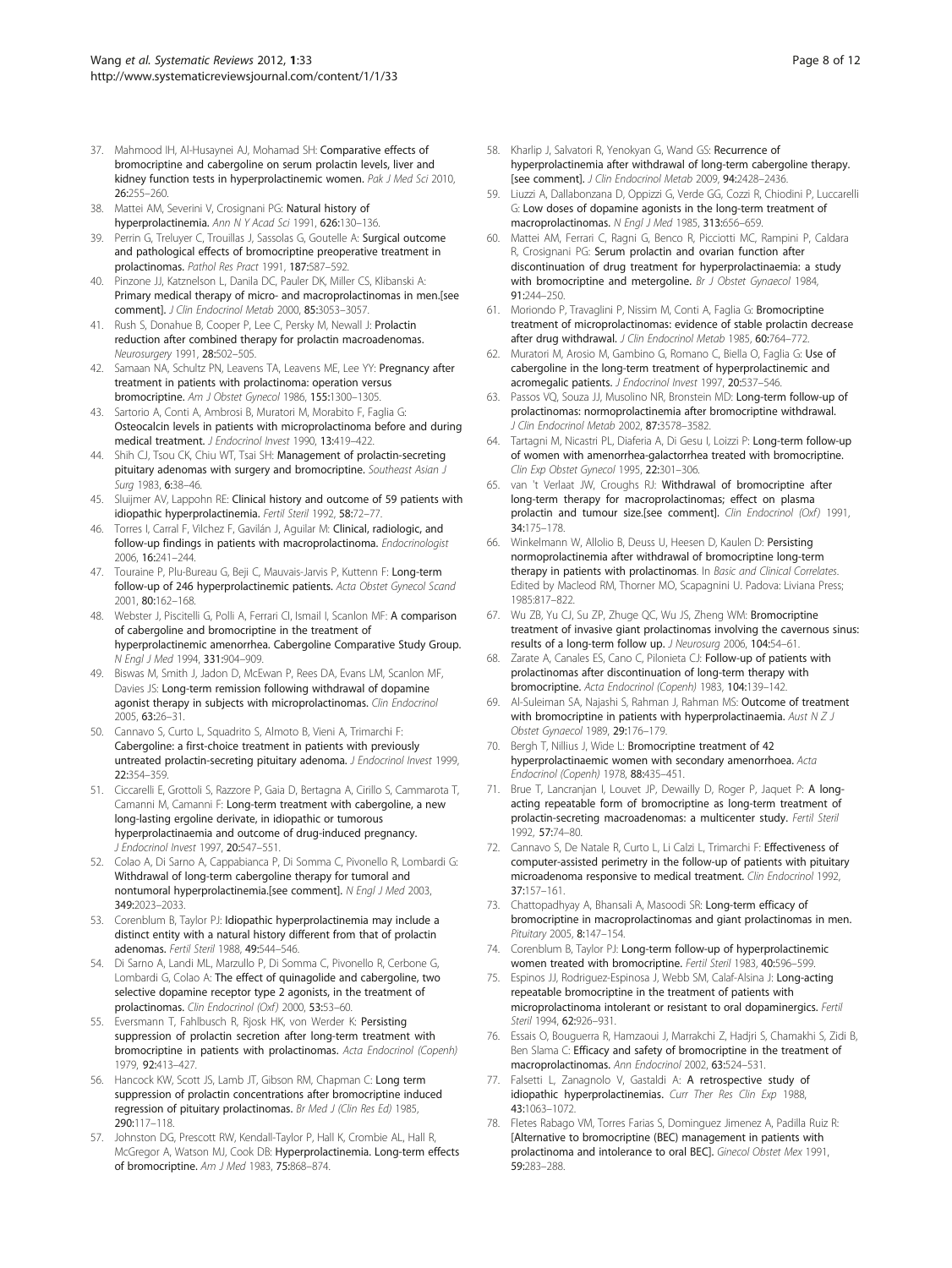- 79. Greenspan SL, Oppenheim DS, Klibanski A: Importance of gonadal steroids to bone mass in men with hyperprolactinemic hypogonadism. Ann Intern Med 1989, 110:526–531.
- 80. Haase R, Jaspers C, Schulte HM, Lancranja I, Pfingsten H, Orri-Fend M, Reinwein D, Benker G: Control of prolactin-secreting macroadenomas with parenteral, long-acting bromocriptine in 30 patients treated for up to 3 years. Clin Endocrinol 1993, 38:165–176.
- 81. Holtkamp W, Nagel GA: Bromocriptine with chemotherapy resistant, metastatic breast cancer. Results of the AIO-Study GO-MC-BROMO 2/82. Onkologie 1988, 11:121–127.
- 82. Jamrozik SI, Bennet AP, James-Deidier A, Tremollieres F, Saint-Martin F, Dumoulin S, Valat-Coustols M, de Glisezinski I, Tremoulet M, Manelfe C, Louvet JP: Treatment with long acting repeatable bromocriptine (Parlodel-LAR\*) in patients with macroprolactinomas: long-term study in 29 patients. J Endocrinol Invest 1996, 19:472–479.
- 83. Lengyel AM, Mussio W, Imamura P, Vieira JG, Lancranjan I: Long-acting injectable bromocriptine (Parlodel LAR) in the chronic treatment of prolactin-secreting macroadenomas. Fertil Steril 1993, 59:980–987.
- 84. Lin SQ: Experiences with bromocriptine treatment of female infertility due to hyperprolactinemia. Zhonghua Fu Chan Ke Za Zhi 1992, 27:28–31.
- 85. Moberg E, af Trampe E, Wersall J, Werner S: Long-term effects of radiotherapy and bromocriptine treatment in patients with previous surgery for macroprolactinomas. Neurosurgery 1991, 29:200-204. discussion 204–205.
- 86. Maraschini C, Moro M, Masala A, Toja P, Alagna S, Brunani A, Rovasio PP, Ginanni A, Lancranjan I, Cavagnini F: Chronic treatment with parlodel LAR of patients with prolactin-secreting tumours. Different responsiveness of micro- and macroprolactinomas. Acta Endocrinol (Copenh) 1991, 125:494–501.
- 87. Merola B, Colao A, Caruso E, Sarnacchiaro F, Lancranjan I, Lombardi G, Schettini G: Effectiveness and long-term tolerability of the slow release oral form of bromocriptine on tumoral and non-tumoral hyperprolactinemia. J Endocrinol Invest 1992, 15:173–176.
- 88. Molitch ME, Elton RL, Blackwell RE, Caldwell B, Chang RJ, Jaffe R, Joplin G, Robbins RJ, Tyson J, Thorner MO: Bromocriptine as primary therapy for prolactin-secreting macroadenomas: results of a prospective multicenter study. J Clin Endocrinol Metab 1985, 60:698-705.
- 89. Mornex R, Orgiazzi J, Hugues B, Gagnaire JC, Claustrat B: Normal pregnancies after treatment of hyperprolactinemia with bromoergocryptine, despite suspected pituitary tumors. J Clin Endocrinol Metab 1978, 47:290–295.
- 90. Moro M, Maraschini C, Toja P, Masala A, Alagna S, Rovasio PP, Ginanni A, Lancranjan I, Cavagnini F: Comparison between a slow-release oral preparation of bromocriptine and regular bromocriptine in patients with hyperprolactinemia: a double blind, double dummy study. Horm Res 1991, 35:137–141.
- 91. Paoletti AM, Cagnacci A, Mais V, Ajossa S, Guerriero S, Murgia C, Depau GF, Serra GG, Melis GB: Shrinkage of pituitary PRL-secernent adenoma after short-term treatment with bromocriptine long-acting repeatable injections. Clin Exp Obstet Gynecol 1994, 21:124–128.
- 92. Rasmussen C, Larsson SG, Bergh T: Long-term radiographic follow-up of the sella turcica in hyperprolactinaemic women. Aust  $N Z J Ob$ stet Gynaecol 1990, 30:257–264.
- 93. Schettini G, Lombardi G, Merola B, Colao A, Miletto P, Caruso E, Lancranjan I: Rapid and long-lasting suppression of prolactin secretion and shrinkage of prolactinomas after injection of long-acting repeatable form of bromocriptine (Parlodel LAR). Clin Endocrinol 1990, 33:161–169.
- Skrabanek P, McDonald D, De Valera E: Plasma prolactin in amenorrhoea, infertility, and other disorders: A retrospective study of 608 patients. Ir J Med Sci 1980, 149:236–245.
- 95. Spark RF, Baker R, Bienfang DC, Bergland R: Bromocriptine reduces pituitary tumor size and hypersection. Requiem for pituitary surgery? JAMA 1982, 247:311–316.
- 96. Thorner MO, Besser GM: Bromocriptine treatment of hyperprolactinaemic hypogonadism. Acta Endocrinol Suppl 1978, 216:131–146.
- 97. Tsagarakis S, Tsiganou E, Tzavara I, Nikolou H, Thalassinos N: Effectiveness of a long-acting injectable form of bromocriptine in patients with prolactin and growth hormone secreting macroadenomas. Clin Endocrinol 1995, 42:593–599.
- 98. van 't Verlaat JW, Croughs RJ, Hendriks MJ, Bosma NJ, Nortier JW, Thijssen JH: Bromocriptine treatment of prolactin secreting macroadenomas: a radiological, ophthalmological and endocrinological study. Acta Endocrinol (Copenh) 1986, 112:487–493.
- 99. Walsh JP, Pullan PT: Hyperprolactinaemia in males: a heterogeneous disorder. Aust N Z J Med 1997, 27:385-390.
- 100. Wass JA, Williams J, Charlesworth M, Kingsley DP, Halliday AM, Doniach I, Rees LH, McDonald WI, Besser GM: Bromocriptine in management of large pituitary tumours. Br Med J (Clin Res Ed) 1982, 284:1908–1911.
- 101. Weingrill CO, Mussio W, Moraes CR, Portes E, Castro RC, Lengyel AM: Longacting oral bromocriptine (Parlodel SRO) in the treatment of hyperprolactinemia. Fertil Steril 1992, 57:331–335.
- 102. Yang MS, Hong JW, Lee SK, Lee EJ, Kim SH: Clinical management and outcome of 36 invasive prolactinomas treated with dopamine agonist. J Neurooncol 2011, 104:195–204.
- 103. Bhansali A, Walia R, Dutta P, Khandelwal N, Sialy R, Bhadada S: Efficacy of cabergoline on rapid escalation of dose in men with macroprolactinomas. Indian J Med Res 2010, 131:530–535.
- 104. Biller BMK, Molitch ME, Vance ML, Cannistraro KB, Davis KR, Simons JA, Schoenfelder JR, Klibanski A: Treatment of prolactin-secreting macroadenomas with the once-weekly dopamine agonist cabergoline. J Clin Endocrinol Metab 1996, 81:2338–2343.
- 105. Bolko P, Jaskula M, Wasko R, Wolun M, Sowinski J: The assessment of cabergoline efficacy and tolerability in patients with pituitary prolactinoma type. Polskie Archiwum Medycyny Wewnetrznej 2003, 109:489–495.
- 106. Buyukbayrak EE, Karageyim Karsidag AY, Kars B, Balcik O, Pirimoglu M, Unal O, Turan C: Effectiveness of short-term maintenance treatment with cabergoline in microadenoma-related and idiopathic hyperprolactinemia. Arch Gynecol Obstet 2010, 282:561–566.
- 107. Cho E-H, Lee SA, Chung JY, Koh EH, Cho YH, Kim JH, Kim CJ, Kim M-S: Efficacy and safety of cabergoline as first line treatment for invasive giant prolactinoma. J Korean Med Sci 2009, 24:874-878.
- 108. Ciccarelli E, Giusti M, Miola C, Potenzoni F, Sghedoni D, Camanni F, Giordano G: Effectiveness and tolerability of long term treatment with cabergoline, a new long-lasting ergoline derivative, in hyperprolactinemic patients. J Clin Endocrinol Metab 1989, 69:725–728.
- 109. Colao A, Di Sarno A, Landi ML, Cirillo S, Sarnacchiaro F, Facciolli G, Pivonello R, Cataldi M, Merola B, Annunziato L, Lombardi G: Long-term and low-dose treatment with cabergoline induces macroprolactinoma shrinkage. J Clin Endocrinol Metab 1997, 82:3574–3579.
- 110. Colao A, Di Sarno A, Landi ML, Scavuzzo F, Cappabianca P, Pivonello R, Volpe R, Di Salle F, Cirillo S, Annunziato L, Lombardi G: Macroprolactinoma shrinkage during cabergoline treatment is greater in naive patients than in patients pretreated with other dopamine agonists: a prospective study in 110 patients. J Clin Endocrinol Metab 2000, 85:2247–2252.
- 111. Colao A, Vitale G, Di Sarno A, Spiezia S, Guerra E, Ciccarelli A, Lombardi G: Prolactin and prostate hypertrophy: a pilot observational, prospective, case-control study in men with prolactinoma. J Clin Endocrinol Metab 2004, 89:2770–2775.
- 112. Colao A, Vitale G, Cappabianca P, Briganti F, Ciccarelli A, De Rosa M, Zarrilli S, Lombardi G: Outcome of cabergoline treatment in men with prolactinoma: effects of a 24-month treatment on prolactin levels, tumor mass, recovery of pituitary function, and semen analysis. J Clin Endocrinol Metab 2004, 89:1704–1711.
- 113. Corsello SM, Ubertini G, Altomare M, Lovicu RM, Migneco MG, Rota CA, Colosimo C: Giant prolactinomas in men: Efficacy of cabergoline treatment. Clin Endocrinol 2003, 58:662–670.
- 114. De Bellis A, Colao A, Savoia A, Coronella C, Pasquali D, Conte M, Pivonello R, Bellastella A, Sinisi AA, Bizzarro A, Lombardi G, Bellastella G: Effect of longterm cabergoline therapy on the immunological pattern and pituitary function of patients with idiopathic hyperprolactinaemia positive for antipituitary antibodies. Clin Endocrinol 2008, 69:285-291.
- 115. De Rosa M, Ciccarelli A, Zarrilli S, Guerra E, Gaccione M, Di Sarno A, Lombardi G, Colao A: The treatment with cabergoline for 24 month normalizes the quality of seminal fluid in hyperprolactinaemic males. Clin Endocrinol 2006, 64:307–313.
- 116. Delgrange E, Maiter D, Donckier J: Effects of the dopamine agonist cabergoline in patients with prolactinoma intolerant or resistant to bromocriptine. Eur 1996, 134:454–456.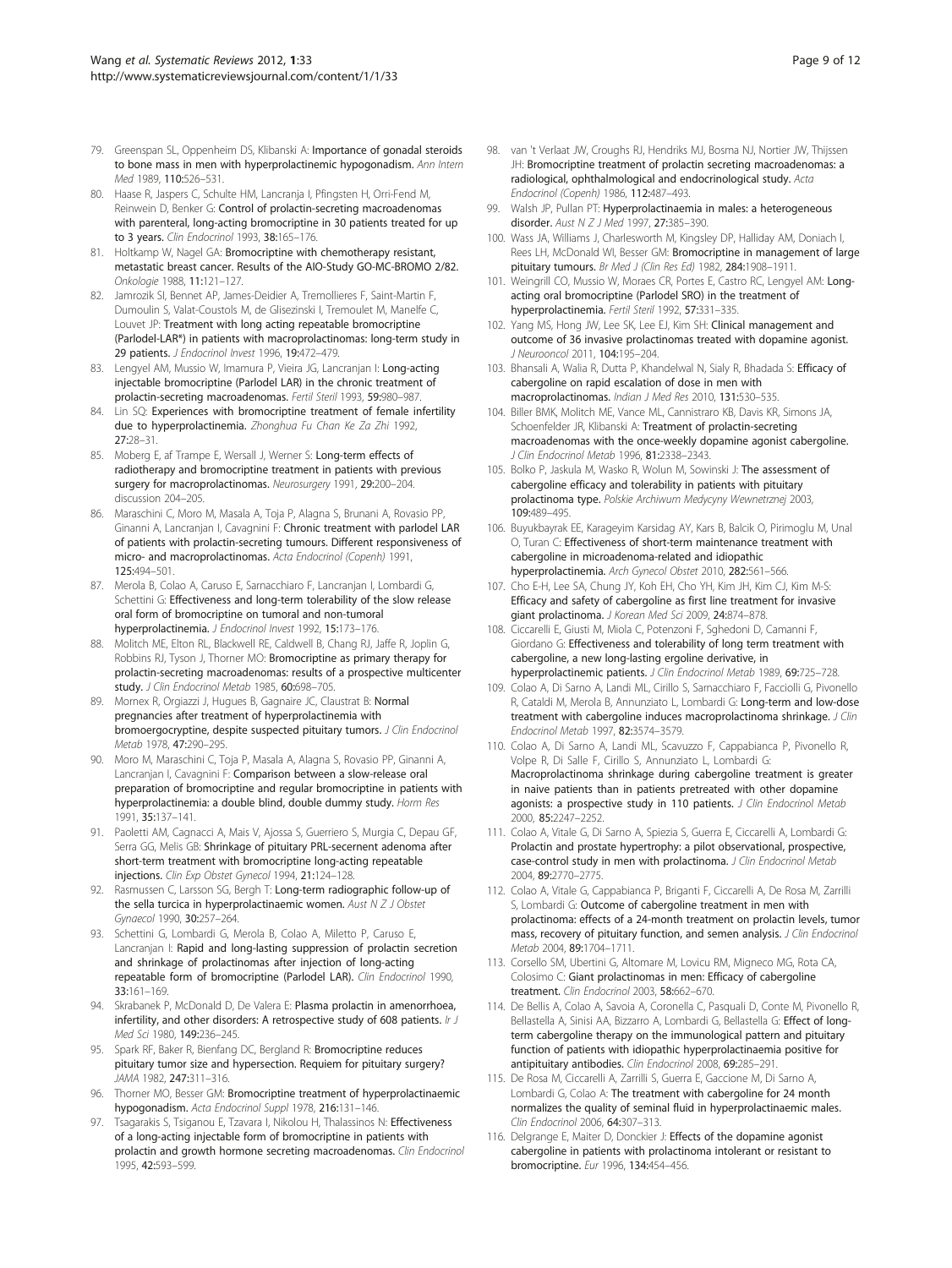- 117. Ferrari C, Paracchi A, Mattei AM, De Vincentiis S, D'Alberton A, Crosignani P: Cabergoline in the long-term therapy of hyperprolactinemic disorders. Acta Endocrinol (Copenh) 1992, 126:489–494.
- 118. Ferrari CI, Abs R, Bevan JS, Brabant G, Ciccarelli E, Motta T, Mucci M, Muratori M, Musatti L, Verbessem G, Scanlon MF: Treatment of macroprolactinoma with cabergoline: a study of 85 patients. Clin Endocrinol 1997, 46:409–413.
- 119. Ono M, Miki N, Kawamata T, Makino R, Amano K, Seki T, Kubo O, Hori T, Takano K: Prospective study of high-dose cabergoline treatment of prolactinomas in 150 patients.[see comment]. J Clin Endocrinol Metab 2008, 93:4721–4727.
- 120. Ono M, Miki N, Amano K, Kawamata T, Seki T, Makino R, Takano K, Izumi S-, Okada Y, Hori T: Individualized high-dose cabergoline therapy for hyperprolactinemic infertility in women with micro- and macroprolactinomas. J Clin Endocrinol Metab 2010, 95:2672–2679.
- 121. Pontikides N, Krassas GE, Nikopoulou E, Kaltsas T: Cabergoline as a first-line treatment in newly diagnosed macroprolactinomas. Pituitary 2000, 2:277–281.
- 122. Raverot G, Jacob M, Jouanneau E, Delemer B, Vighetto A, Pugeat M, Borson-Chazot F: Secondary deterioration of visual field during cabergoline treatment for macroprolactinoma. Clin Endocrinol 2009, 70:588–592.
- 123. Shimon I, Benbassat C, Hadani M: Effectiveness of long-term cabergoline treatment for giant prolactinoma: study of 12 men. Eur 2007, 156:225–231.
- 124. Sinha S, Sharma BS, Mahapatra AK: Microsurgical management of prolactinomas - clinical and hormonal outcome in a series of 172 cases. Neurol India 2011, 59:532–536.
- 125. Walia R, Bhansali A, Dutta P, Khandelwal N, Sialy R, Bhadada S: Recovery pattern of hypothalamo-pituitary-testicular axis in patients with macroprolactinomas after treatment with cabergoline. Indian J Med Res 2011, 134:314–319.
- 126. Webster J, Piscitelli G, Polli A, D'Alberton A, Falsetti L, Ferrari C, Fioretti P, Giordano G, L'Hermite M, Ciccarelli E, et al: The efficacy and tolerability of long-term cabergoline therapy in hyperprolactinaemic disorders: an open, uncontrolled, multicentre study. European Multicentre Cabergoline Study Group. Clin Endocrinol 1993, 39:323–329.
- 127. Colao A, De Rosa M, Sarnacchiaro F, Di Sarno A, Landi ML, Iervolino E, Zarrilli S, Merola B, Lombardi G: Chronic treatment with CV 205-502 restores the gonadal function in hyperprolactinemic males. Eur 1996, 135:548–552.
- 128. Duranteau L, Chanson P, Lavoinne A, Horlait S, Lubetzki J, Kuhn JM: Effect of the new dopaminergic agonist CV 205-502 on plasma prolactin levels and tumour size in bromocriptine-resistant prolactinomas. Clin Endocrinol 1991, 34:25–29.
- 129. Kvistborg A, Halse J, Bakke S, Bjoro T, Hansen E, Djoseland O, Brownell J, Jervell J: Long-term treatment of macroprolactinomas with CV 205-502. Acta Endocrinol (Copenh) 1993, 128:301–307.
- 130. Merola B, Sarnacchiaro F, Colao A, Disomma C, Disarno A, Landi ML, Marzullo P, Panza N, Battista C, Lombardi G: CV-205-502 in the treatment of tumoral and nontumoral hyperprolactinemic states. Biomed Pharmacother 1994, 48:167–174.
- 131. Morange I, Barlier A, Pellegrini I, Brue T, Enjalbert A, Jaquet P: Prolactinomas resistant to bromocriptine: Long-term efficacy of quinagolide and outcome of pregnancy. Eur 1996, 135:413–420.
- 132. Newman CB, Hurley AM, Kleinberg DL: Effect of CV 205-502 in hyperprolactinaemic patients intolerant of bromocriptine. Clin Endocrinol 1989, 31:391–400.
- 133. Nickelsen T, Jungmann E, Althoff P, Schummdraeger PM, Usadel KH: Treatment of macroprolactinoma with the new potent nonergot D2 dopamine agonist quinagolide and effects on prolactin levels, pituitaryfunction, and the renin-aldosterone system- results of a clinical longterm study. Arzneimittelforschung 1993, 43:421-425.
- 134. Rasmussen C, Bergh T, Wide L, Brownell J: Long-term treatment with a new non-ergot long-acting dopamine agonist, CV 205-502, in women with hyperprolactinaemia. Clin Endocrinol 1988, 29:271-279.
- 135. Rohmer V, Freneau E, Morange I, Simonetta C; **Efficacy of quinagolide in** resistance to dopamine agonists: results of a multicenter study. Club de l'Hypophyse. Ann Endocrinol (Paris) 2000, 61:411–417.
- 136. Shoham Z, Homburg R, Jacobs HS: CV 205-502-effectiveness, tolerability, and safety over 24-month study. Fertil Steril 1991, 55:501–506.
- 137. van der Heijden PF, Lappohn RE, Corbey RS, de Goeij WB, Brownell J, Rolland R: The effectiveness, safety, and tolerability of CV 205-502 in hyperprolactinemic women: a 12-month study. Fertil Steril 1989, 52:574–579.
- 138. van der Lely AJ, Brownell J, Lamberts SW: The efficacy and tolerability of CV 205-502 (a nonergot dopaminergic drug) in macroprolactinoma patients and in prolactinoma patients intolerant to bromocriptine. J Clin Endocrinol Metab 1991, 72:1136–1141.
- 139. Vance ML, Lipper M, Klibanski A, Biller BMK, Samaan NA, Molitch ME: Treatment of prolactin-secreting pituitary macroadenomas with the long-acting non-ergot dopamine agonist CV 205-502. Ann Intern Med 1990, 112:668–673.
- 140. Vilar L, Burke CW: Quinagolide efficacy and tolerability in hyperprolactinaemic patients who are resistant to or intolerant of bromocriptine.[see comment]. Clin Endocrinol 1994, 41:821–826.
- 141. Freda PU, Andreadis CI, Khandji AG, Khoury M, Bruce JN, Jacobs TP, Wardlaw SL: Long-term treatment of prolactin-secreting macroadenomas with pergolide. J Clin Endocrinol Metab 2000, 85:8-13.
- 142. Jaspers C, Benker G, Reinwein D: Treatment of prolactinoma patients with the new non-ergot dopamine agonist roxindol: First results. Clin Investig 1994, 72:451–456.
- 143. Orrego JJ, Chandler WF, Barkan AL: Pergolide as primary therapy for macroprolactinomas. Pituitary 2000, 3:251–256.
- 144. Sibal L, Ugwu P, Kendall-Taylor P, Ball SG, James RA, Pearce SH, Hall K, Quinton R: Medical therapy of macroprolactinomas in males: I. Prevalence of hypopituitarism at diagnosis. II. Proportion of cases exhibiting recovery of pituitary function. Pituitary 2002, 5:243–246.
- 145. Verde G, Chiodini PG, Liuzzi A, Cozzi R, Favales F, Botalla L, Spelta B, Dalla Bonzana D, Rainer E, Horowski R: Effectiveness of the dopamine agonist lisuride in the treatment of acromegaly and pathological hyperprolactinemic states. J Endocrinol Invest 1980, 3:405-414
- 146. Jezkova J, Hana V, Krsek M, Weiss V, Vladyka V, Liscak R, Vymazal J, Pecen L, Marek J: Use of the Leksell gamma knife in the treatment of prolactinoma patients. Clin Endocrinol 2009, 70:732–741.
- 147. Pan L, Zhang N, Wang EM, Wang BJ, Dai JZ, Cai PW: Gamma knife radiosurgery as a primary treatment for prolactinomas. J Neurosurg 2000,  $93.10 - 13$
- 148. Pouratian N, Sheehan J, Jagannathan J, Laws ER Jr, Steiner L, Vance ML: Gamma knife radiosurgery for medically and surgically refractory prolactinomas. Neurosurgery 2006, 59:255-266. discussion 255-266.
- 149. Sun DQ, Cheng JJ, Frazier JL, Batra S, Wand G, Kleinberg LR, Rigamonti D, Quinones-Hinojosa A, Salvatori R, Lim M: Treatment of pituitary adenomas using radiosurgery and radiotherapy: a single center experience and review of literature. Neurosurg Rev 2010, 34:181–189.
- 150. Tsagarakis S, Grossman A, Plowman PN, Jones AE, Touzel R, Rees LH, Wass JA, Besser GM: Megavoltage pituitary irradiation in the management of prolactinomas: long-term follow-up. Clin Endocrinol 1991, 34:399–406.
- 151. Yoon SC, Suh TS, Jang HS, Chung SM, Kim YS, Ryu MR, Choi KH, Son HY, Kim MC. Shinn KS: Clinical results of 24 pituitary macroadenomas with linac-based stereotactic radiosurgery. Int J Radiat Oncol Biol Phys 1998, 41:849–853.
- 152. Zhang N, Pan L, Dai J, Wang B, Wang E, Zhang W, Cai P: Gamma Knife radiosurgery as a primary surgical treatment for hypersecreting pituitary adenomas. Stereotact Funct Neurosurg 2000, 75:123–128.
- 153. Zierhut D, Flentje M, Adolph J, Erdmann J, Raue F, Wannenmacher M: External Radiotherapy of Pituitary Adenomas. Int J Radiat Oncol Biol Phys 1995, 33:307–314.
- 154. Kelly WF, Mashiter K, Doyle FH, Banks LM, Joplin GF: Treatment of prolactin-secreting pituitary tumours in young women by needle implantation of radioactive yttrium. Q J Med 1978, 47:473-493.
- 155. Littley MD, Shalet SM, Reid H, Beardwell CG, Sutton ML: The effect of external pituitary irradiation on elevated serum prolactin levels in patients with pituitary macroadenomas. Q J Med 1991, 81:985–998.
- 156. Rudoler SB, Ruffer JE, Gennarelli TA, Savino PJ, Fowble BF: Long-term results of radiotherapy for prolactin-secreting pituitary macroadenomas. Radiat Oncol Investig 1996, 4:185–191.
- 157. Tanaka S, Link MJ, Brown PD, Stafford SL, Young WF Jr, Pollock BE: Gamma knife radiosurgery for patients with prolactin-secreting pituitary adenomas. World Neurosurg 2010, 74:147–152.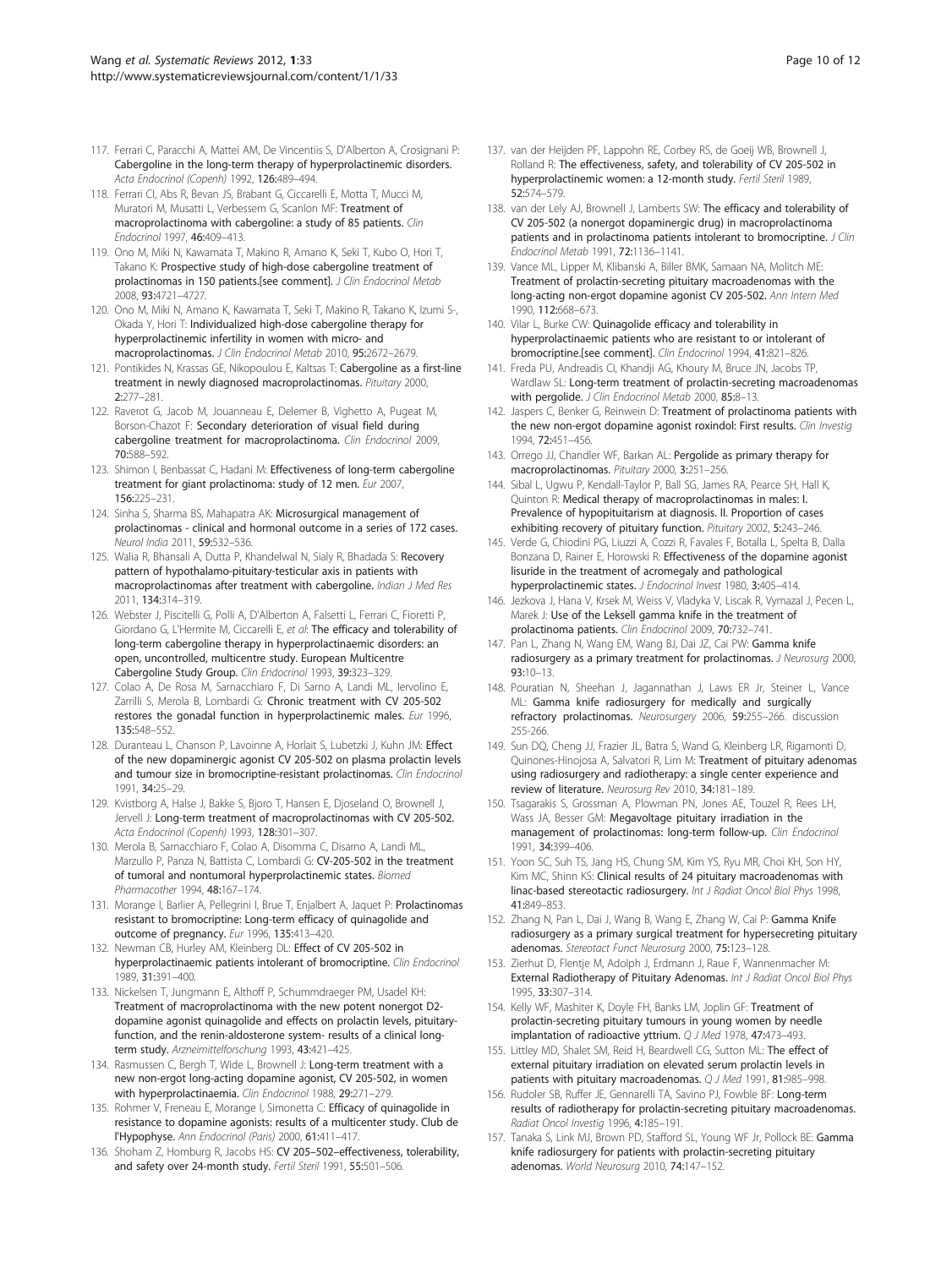- 158. Amar AP, Couldwell WT, Chen JCT, Weiss MH: Predictive value of serum prolactin levels measured immediately after transsphenoidal surgery. J Neurosurg 2002, 97:307–314.
- 159. Babey M, Sahli R, Vajtai I, Andres RH, Seiler RW: Pituitary surgery for small prolactinomas as an alternative to treatment with dopamine agonists. Pituitary 2011, 14:222–230.
- 160. Barbarino A, De Marinis L, Anile C, Menini E, Merlini G, Maira G: Dopaminergic mechanisms regulating prolactin secretion in patients with prolactin-secreting pituitary adenoma. Long-term studies after selective transsphenoidal surgery. Metabolism 1982, 31:1100–1104.
- 161. Charpentier G, de Plunkett T, Jedynak P, Peillon F, Le Gentil P, Racadot J, Visot A, Derome P: Surgical treatment of prolactinomas. Short- and longterm results, prognostic factors. Horm Res 1985, 22:222–227.
- 162. Dusick JR, Fatemi N, Mattozo C, McArthur D, Cohan P, Wang C, Swerdloff RS, Kelly DF: Pituitary function after endonasal surgery for nonadenomatous parasellar tumors: Rathke's cleft cysts, craniopharyngiomas, and meningiomas. Surg Neurol 2008, 70:482–490.
- 163. Fatemi N, Dusick JR, Mattozo C, McArthur DL, Cohan P, Boscardin J, Wang C, Swerdloff RS, Kelly DF: Pituitary hormonal loss and recovery after transsphenoidal adenoma removal. Neurosurgery 2008, 63:709–718.
- 164. Feigenbaum SL, Downey DE, Wilson CB, Jaffe RB: Transsphenoidal pituitary resection for preoperative diagnosis of prolactin-secreting pituitary adenoma in women: long term follow-up. J Clin Endocrinol Metab 1996, 81:1711–1719.
- 165. Gokalp HZ, Deda H, Attar A, Ugur HC, Arasil E, Egemen N: The neurosurgical management of prolactinomas. J Neurosurg Sci 2000, 44:128–132.
- 166. Guidetti B, Fraioli B, Cantore GP: Results of surgical management of 319 pituitary adenomas. Acta Neurochir 1987, 85:117–124.
- 167. Hamilton DK, Vance ML, Boulos PT, Laws ER: Surgical outcomes in hyporesponsive prolactinomas: analysis of patients with resistance or intolerance to dopamine agonists. Pituitary 2005, 8:53–60.
- 168. Hirohata T, Uozumi T, Mukada K, Arita K, Kurisu K, Yano T, Takechi A, Onda J: Influence of pregnancy on the serum prolactin level following prolactinoma surgery. Acta Endocrinol (Copenh) 1991, 125:259–267.
- 169. Laws ER Jr, Fode NC, Redmond MJ: Transsphenoidal surgery following unsuccessful prior therapy. An assessment of benefits and risks in 158 patients. J Neurosurg 1985, 63:823–829.
- 170. Maira G, Anile C, De Marinis L, Barbarino A: Prolactin-secreting adenomas: Surgical results and long-term follow-up. Neurosurgery 1989, 24:736–743.
- 171. Massoud F, Serri O, Hardy J, Somma M, Beauregard H: Transsphenoidal adenomectomy for microprolactinomas: 10 to 20 years of follow-up. Surg Neurol 1996, 45:341–346.
- 172. Nakagawa H, Iwatsuki K, Yamada M, Hagiwara Y, Moriuchi S, Kadota T: Latent prolactinoma on MRI-selective venous sampling and transsphenoidal microsurgical treatment. Neurol Res 2001, 23:691–696.
- 173. Pandey P, Ojha BK, Mahapatra AK: Pediatric pituitary adenoma: A series of 42 patients. J Clin Neurosci 2005, 12:124–127.
- 174. Qu X, Wang M, Wang GD, Han T, Mou CZ, Han LZ, Jiang M, Qu YM, Zhang MA, Pang Q, Xu GM: Surgical outcomes and prognostic factors of transsphenoidal surgery for prolactinoma in men: a single-center experience with 87 consecutive cases. Eur 2011, 164:499–504.
- 175. Rawe SE, Williamson HO, Levine JH, Phansey SA, Hungerford D, Adkins WY: Prolactinomas: surgical therapy, indications and results. Surg Neurol 1980, 14:161–167.
- 176. Saitoh Y, Mori S, Arita N, Nagatani M, Hayakawa T, Koizumi K, Tanizawa O, Uozumi T, Mogami H: Treatment of prolactinoma based on the results of transsphenoidal operations. Surg Neurol 1986, 26:338–344.
- 177. Santoro A, Minniti G, Ruggeri A, Esposito V, Jaffrain-Rea ML, Delfini R: Biochemical remission and recurrence rate of secreting pituitary adenomas after transsphenoidal adenomectomy: long-term endocrinologic follow-up results. Surg Neurol 2007, 68:513–518.
- 178. Scamoni C, Balzarini C, Crivelli G, Dorizzi A: Treatment and long-term follow-up results of prolactin secreting pituitary adenomas. J Neurosurg Sci 1991, 35:9-16.
- 179. Shen CC, Wang YC, Wei-Shan H, Chang CS, Sun MH: Endoscopic endonasal transsphenoidal surgery for pituitary tumors. Chinese Med J (Taipei) 2000, 63:301–310.
- 180. Soule SG, Farhi J, Conway GS, Jacobs HS, Powell M: The outcome of hypophysectomy for prolactinomas in the era of dopamine agonist therapy. [see comment]. Clin Endocrinol 1996, 44:711-716.
- 181. Webster J, Page MD, Bevan JS, Richards SH, Douglas-Jones AG, Scanlon MF: Low recurrence rate after partial hypophysectomy for prolactinoma: the predictive value of dynamic prolactin function tests. Clin Endocrinol 1992, 36:35–44.
- 182. Wolfsberger S, Czech T, Vierhapper H, Benavente R, Knosp E: Microprolactinomas in males treated by transsphenoidal surgery. Acta Neurochir 2003, 145:935–940. discussion 940-931.
- 183. Zhang HW, Sun W, Yang J, Yan CX, Yu CJ: Diagnosis and treatment of pituitary microadenoma: report of 80 cases. Neurol Res 2008, 30:587–593.
- 184. Jamjoom ZAB, Malabarey T, Jamjoom AHB, Sulimani R, Rahman NU, Sadiq S: Problems in the management of large prolactin-secreting pituitary adenomas. Saudi Med J 1995, 16:119–125.
- 185. Saeki N, Nakamura M, Sunami K, Yamaura A: Surgical indication after bromocriptine therapy on giant prolactinomas: Effects and limitations of the medical treatment. Endocr J 1998, 45:529-537.
- 186. Thompson CJ, Tam NNC, Joyce JM, Leav I, Ho SM: Gene expression profiling of testosterone and estradiol-17 beta-induced prostatic dysplasia in noble rats and response to the antiestrogen ICI 182,780. Endocrinology 2002, 143:2093–2105.
- 187. Thomson JA, Davies DL, McLaren EH, Teasdale GM: Ten year follow up of microprolactinoma treated by transsphenoidal surgery. Br Med J 1994, 309:1409–1410.
- 188. Oruckaptan HH, Senmevsim O, Ozcan OE, Ozgen T: Pituitary adenomas: results of 684 surgically treated patients and review of the literature. Surg Neurol 2000, 53:211-219.
- 189. Rush S, Cooper PR: Symptom resolution, tumor control, and side effects following postoperative radiotherapy for pituitary macroadenomas. Int J Radiat Oncol Biol Phys 1997, 37:1031–1034.
- 190. Badawy SZ, Marziale JC, Rosenbaum AE, Chang JK, Joy SE: The long-term effects of pregnancy and bromocriptine treatment on prolactinomas– the value of radiologic studies. Early Pregnancy 1997, 3:306-311.
- 191. Berinder K, Hulting AL, Granath F, Hirschberg AL, Akre O: Parity, pregnancy and neonatal outcomes in women treated for hyperprolactinaemia compared with a control group. Clin Endocrinol 2007, 67:393–397.
- 192. Colao A, Abs R, Barcena DG, Chanson P, Paulus W, Kleinberg DL: Pregnancy outcomes following cabergoline treatment: extended results from a 12 year observational study. Clin Endocrinol 2008, 68:66-71.
- 193. Cristiani P, De March A, Bulletti C: Follow-up of 17 hyperprolactinemic pregnant women by plasma prolactin levels and pituitary politomograms. J Gynaecol Endocrinol 1985, 1:48–51.
- 194. Crosignani PG, Mattei AM, Scarduelli C, Cavioni V, Boracchi P: Is pregnancy the best treatment for hyperprolactinaemia? Hum Reprod 1989, 4:910–912.
- 195. Crosignani PG, Mattei AM, Severini V, Cavioni V, Maggioni P, Testa G: Longterm effects of time, medical treatment and pregnancy in 176 hyperprolactinemic women. Eur J Obstet Gynecol Reprod Biol 1992, 44:175–180.
- 196. Godo G, Koloszar S, Szilagyi I, Daru J, Sas M: Experience relating to pregnancy, lactation, and the afterweaning condition of hyperprolactinemic patients treated with bromocriptine. Fertil Steril 1989, 51:529–531.
- 197. Holmgren U, Bergstrand G, Hagenfeldt K, Werner S: Women with prolactinoma–effect of pregnancy and lactation on serum prolactin and on tumour growth. Acta Endocrinol (Copenh) 1986, 111:452–459.
- 198. Jeffcoate WJ, Pound N, Sturrock ND, Lambourne J: Long-term follow-up of patients with hyperprolactinaemia. [see comment]. Clin Endocrinol (Oxf) 1996, 45:299–303.
- 199. Karunakaran S, Page RC, Wass JA: The effect of the menopause on prolactin levels in patients with hyperprolactinaemia. Clin Endocrinol (Oxf) 2001, 54:295–300.
- 200. Kelly WF, Doyle FH, Mashiter K, Banks LM, Gordon H, Joplin GF: Pregnancies in women with hyperprolactinaemia: clinical course and obstetric complications of 41 pregnancies in 27 women. Br J Obstet Gynaecol 1979, 86:698–705.
- 201. Kupersmith MJ, Rosenberg C, Kleinberg D: Visual loss in pregnant women with pituitary adenomas.[see comment]. Ann Intern Med 1994, 121:473–477.
- 202. Rasmussen C, Bergh T, Nillius SJ, Wide L: Return of menstruation and normalization of prolactin in hyperprolactinemic women with bromocriptine-induced pregnancy. Fertil Steril 1985, 44:31–34.